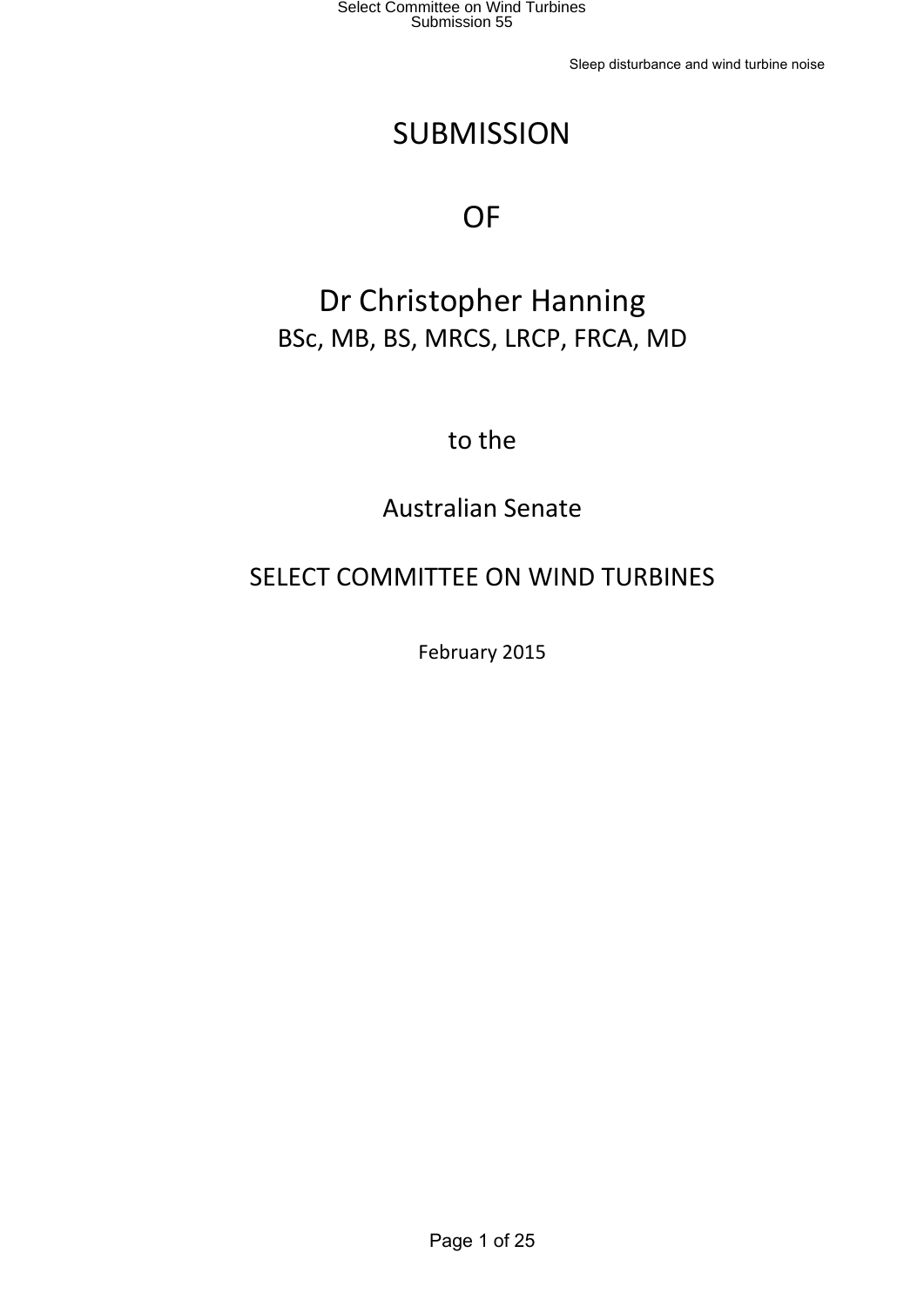Sleep disturbance and wind turbine noise

### **Contents**

Summary

 Introduction

- 1. Recent evidence on wind turbine noise, sleep and health.
- 2. NHMRC statement on wind turbine noise and human health.
- 3. "Nocebo" hypothesis
- 4. Comments
- 5. Conclusions
- 6. About the author

Bibliography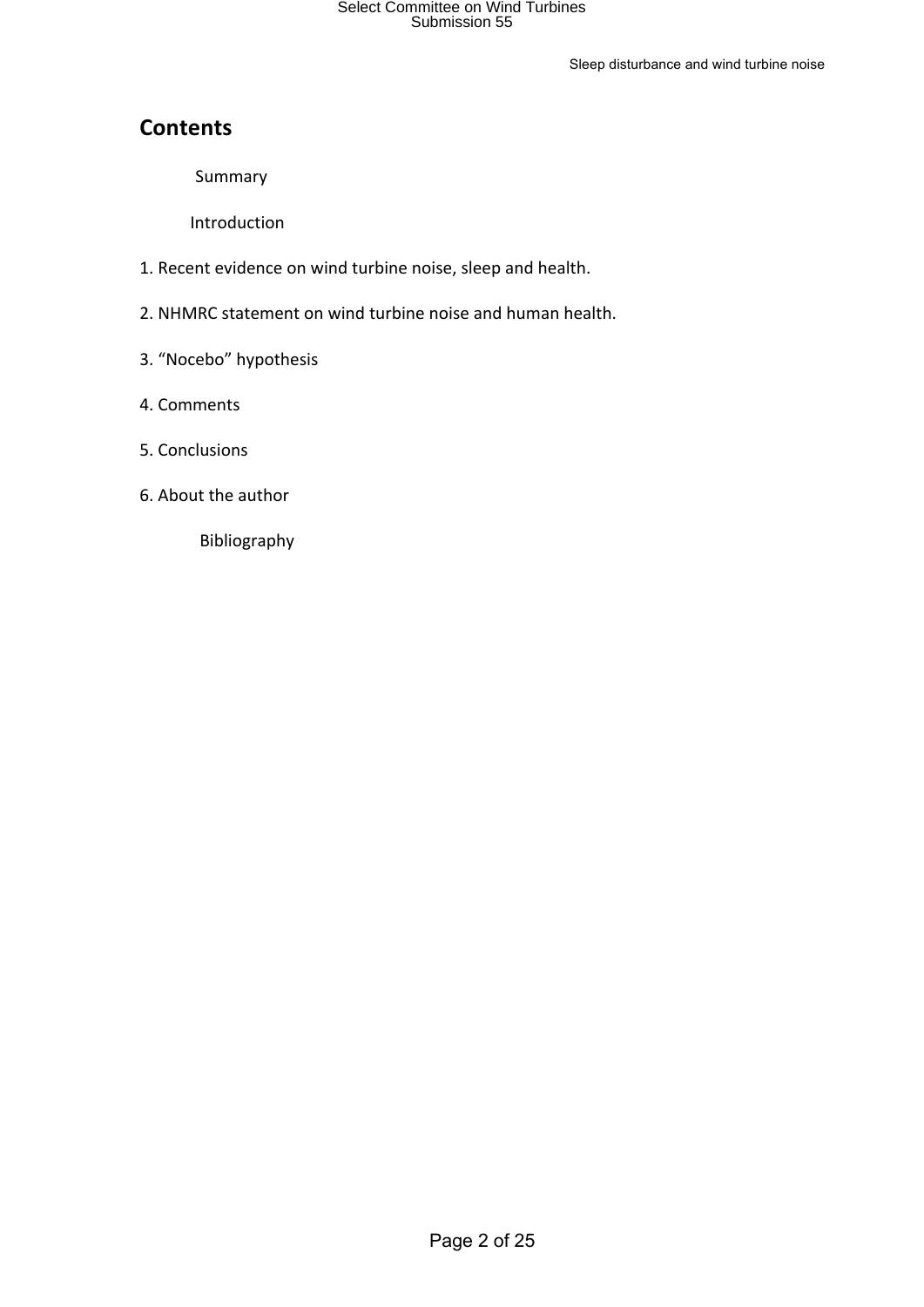### **Summary**

Recent evidence confirms and strengthens my 2010 conclusions that wind turbine noise at the levels permitted by Australian regulations has unacceptable adverse effects on sleep and health.

The NHMRC statement on wind turbine noise and human health fails in its duty to "build a *healthy Australia*" and to protect the public health by; reversing the burden of proof, applying an inappropriately high burden of proof and failing to properly apply the precautionary principle. They have, instead, applied the "reactionary principle" (Kriebel 2007), which is clearly not in the public interest. Had they correctly applied the precautionary principle, then, even using their present analysis, they would have called for an immediate moratorium on the construction of new wind turbines within at least 1.5km of residences and immediate reductions in noise emissions from existing wind turbines sited within 1.5km of residences. Had they applied a reasonable burden of proof, they would have called for a construction moratorium and noise emission reductions for turbines sited within 10km of residences. In addition, they would have mandated research by independent experts with relevant expertise in acoustics, sleep medicine and other relevant clinical disciplines, funded by the wind industry, as an urgent matter for the protection of public health.

The "nocebo" hypothesis is falsified at many levels. There is overwhelming evidence that the adverse health effects complained of by wind turbine neighbours and reported in the many publications cited in this and my 2010 submission are caused by the noise emissions of wind turbines.

The Australian regulations on wind turbine noise are not fit for purpose. They take no account of relevant earlier research, excessive amplitude modulation and low frequency sound emissions and were formulated to favour the industry rather than the public health.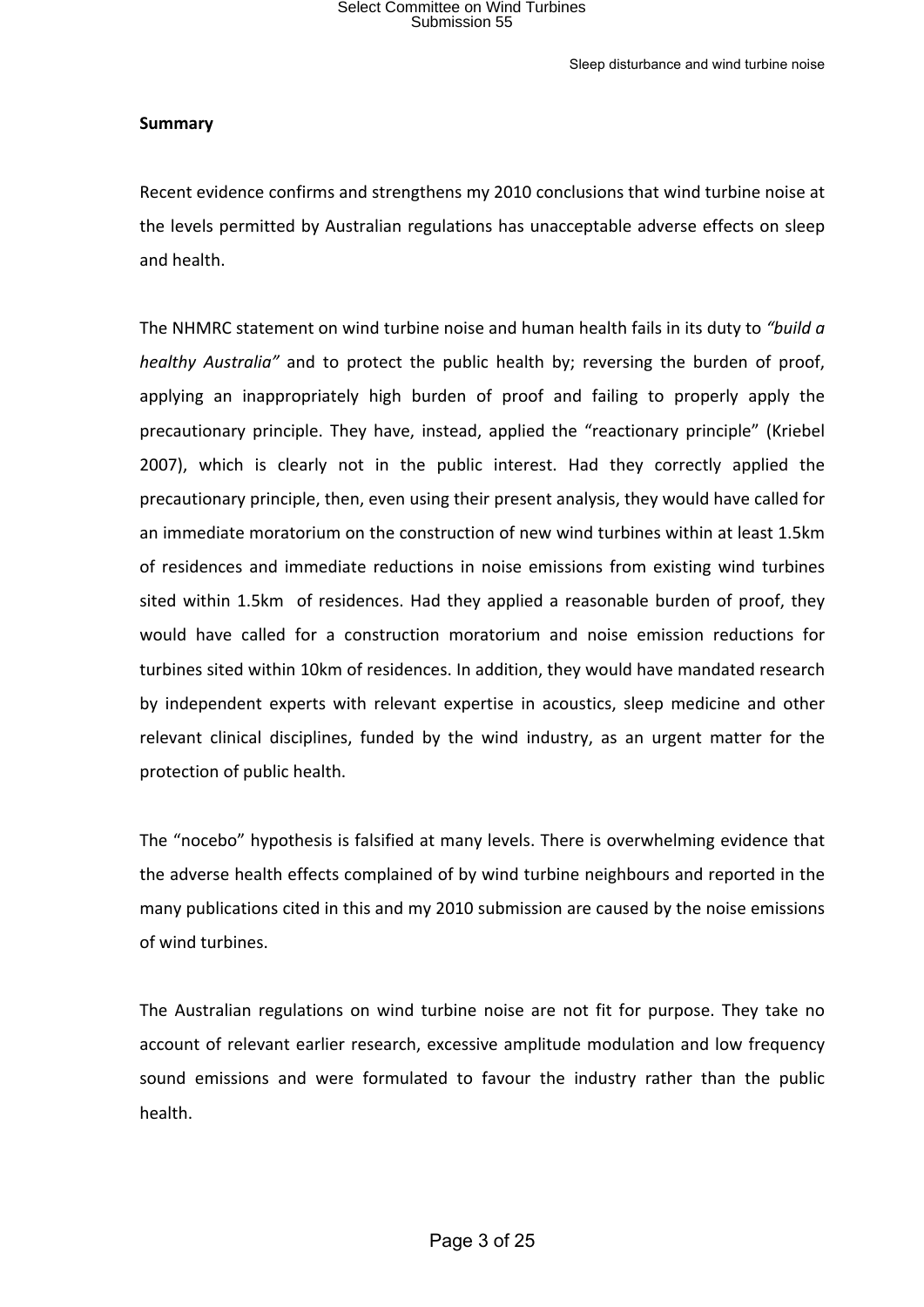Sleep disturbance and wind turbine noise

### **Introduction**

In November 2012, I was privileged to make a lengthy, detailed written submission to the Australian Senate Inquiry into Excessive Noise from Wind Farms and subsequently gave oral evidence on  $13<sup>th</sup>$  November.

I concluded that: "... there is compelling evidence that wind turbine noise can and does disturb sleep and impair the health of those living too close and that current guidance is inadequate protection."

I see no useful purpose in restating my previous evidence as it is in the public domain and available to the Committee. I shall, therefore, restrict my evidence to three principal areas: 

- 1. New evidence since 2012
- 2. Commentary on the recent NHMRC statement on wind turbine noise and human health

3. Commentary on the "nocebo" hypothesis

Fourthly, I shall comment on the wind industry and its supporters as "Producers of Doubt".

### **1. New evidence since 2012**

#### 1.1 **Introduction**.

In 2012, I cited a large body of evidence in support of my opinion that there was a significant risk to sleep and health for those living within 1.5km of industrial wind turbines. I note that the NHMRC statement on wind turbine noise and human health quotes a similar distance where they determine there are sufficient concerns to recommend research. I noted also that there was no original research which found that wind turbines were safe at that distance.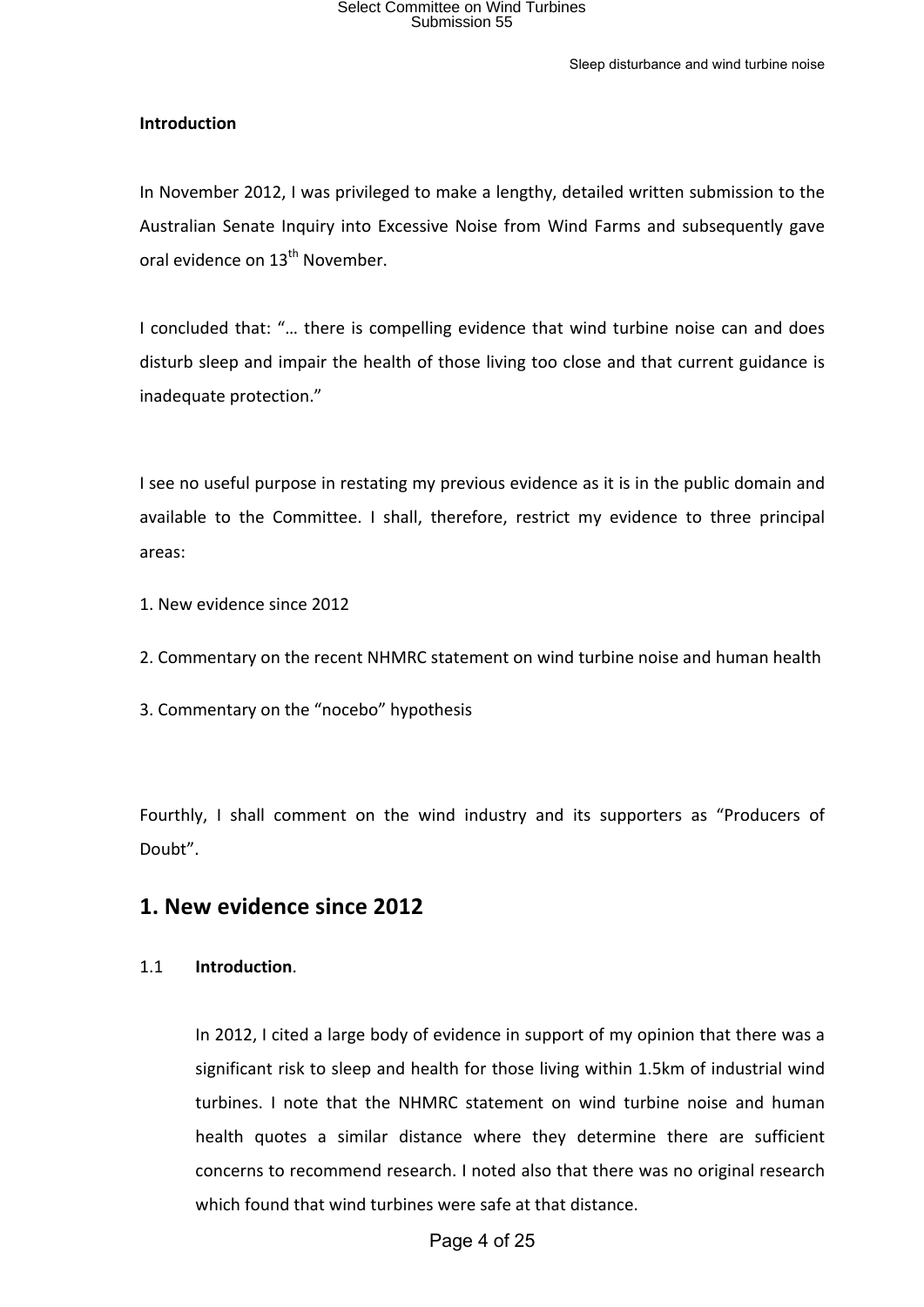#### Sleep disturbance and wind turbine noise

I describe below the new evidence published in the last 2½ years.

1.2 Morris (2012) presented a survey of the Waterloo Wind Farm in South Australia to the Parliamentary Select Committee on Wind Power. An anonymous, self reporting survey was sent to all 230 residences within 10km of the 3MW turbines. 93 (40%) were returned, a good response rate for this type of study. 40% reported nighttime disturbance and 27 (29%) reported sleep disturbance (Figure 4)

This is not a strong epidemiological study in that it has not been peer-reviewed, has no control group and the survey instrument asked generalised questions to avoid leading respondents. Nevertheless, it had a good response rate and its findings are in accord with other similar studies. It represents strong supporting evidence. I note that it was considered acceptable by the NHMRC in its latest literature review, and that Professor Colin Hansen's acoustic field research at Waterloo (Hansen 2014) has confirmed excessive low frequency noise out to 8.7km, which provides independent acoustic data supporting Morris's findings.

1.3. Schneider (2012) conducted a similar study of the Cullerin Range Wind Farm in New South Wales, Australia. Responses were obtained from 73% of residences within 5km of the turbines of which 78.5% reported sleep disturbance from the development. (Figure 5). A follow-up study was conducted in 2013 (Schneider 2013) to answer allegations by Chapman (2013) in his "nocebo" studies that residents had not complained at Cullerin. A similar response rate was achieved with 91% of respondents living within 8km reporting an impact on their sleep. All had complained to a variety of authorities.

These are not a strong epidemiological studies in that they have not been peer reviewed, have no control group and the survey instruments asked generalised questions. Nevertheless, they had good response rates and the findings in both studies are in accord with each other and with other similar studies. It represents strong supporting evidence.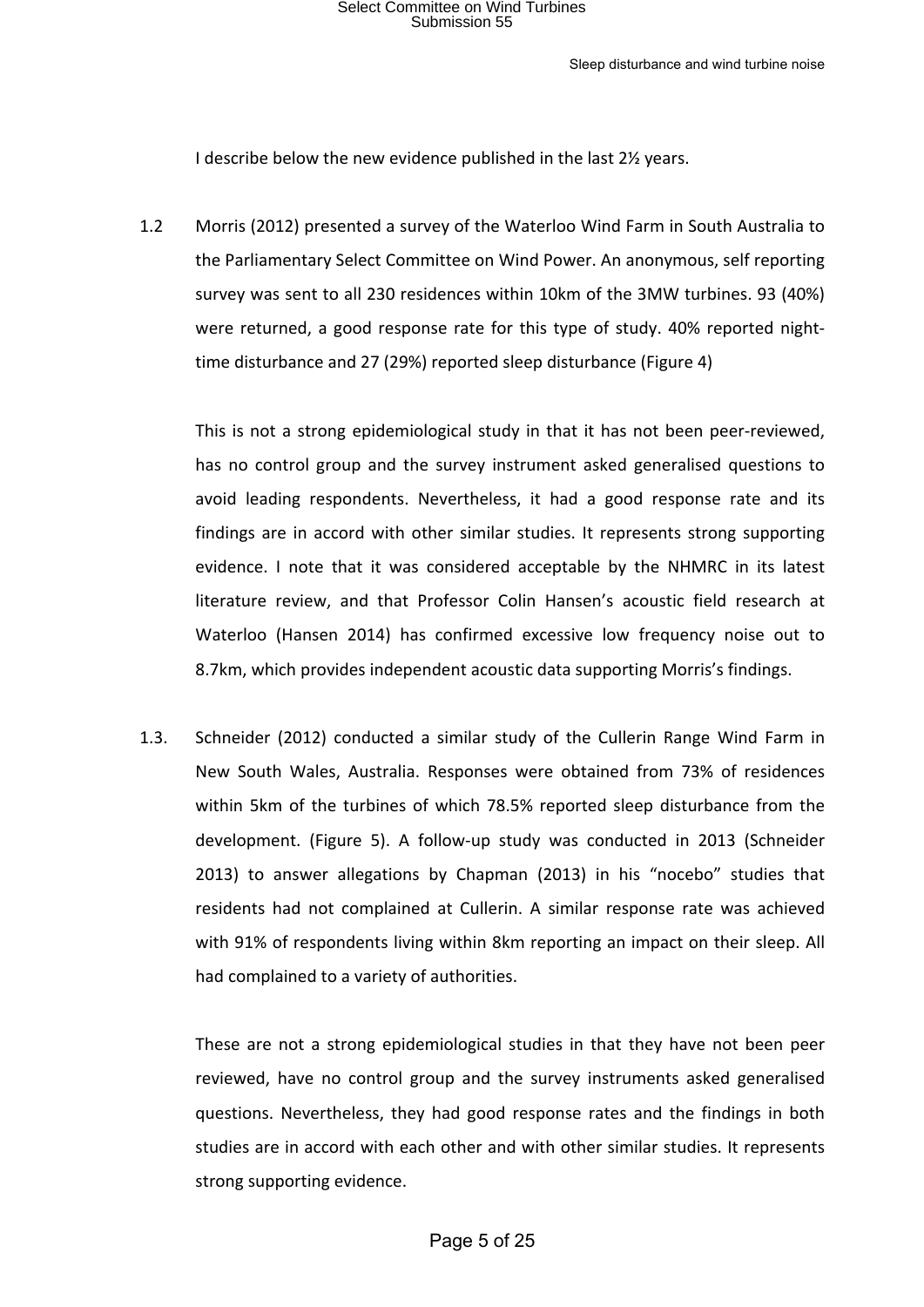1.4. Mroczek and colleagues (2012) reported a survey of 1277 adults living near wind farms in Poland. 424 (33.2%) lived >1.5km, 221 (17.3%) 1-1.5km. 279 (21.9%) 700-1000m and 220 (17.2%) <700m from a turbine. The Polish version of the SF36 was administered with a Visual Analogue Scale for Health Assessment.

Taking all subjects together, they concluded that: "Close proximity of wind farms *does not result in the worsening of the quality of life"* and "Within all scales, the *quality* of *life* was assessed highest by residents in areas located closest to wind *farms, and the lowest by those living more than 1,500m from wind farms."* These conclusions are at variance with all other studies reported here. The authors offered no mechanism for the apparent benefit of living close to a wind farm. In a personal communication (Mroczek 2013), the lead author stated that not all of the wind farms were operational at the time of the survey, some were under construction or in the planning stage. It would appear also that no allowance was made for any financial interest in the turbines which would be more likely for those living close to the turbines.

This analysis is therefore meaningless as it includes subjects not exposed to turbine noise at all and those living over 1.5km from the turbines. Taking into account also the failure to allow for any financial interest in the turbines, the conclusions can not be regarded as reliable.

- 1.5. McBride and colleagues (2014) administered the WHO Health Related Quality of Life test instrument to 25 persons living 700-3500m (average 1400m) from wind turbines. The study group had lower scores in all domains when compared to community and hospital inpatients and outpatient groups indicating a significant reduction in quality of life. They conclude: ".., the fact that so many individuals *scored so poorly must be a cause for concern."*
- 1.6. Magari and colleagues (2014) administered a survey questionnaire to a small sample of residents living within a wind farm an average of 586m from the nearest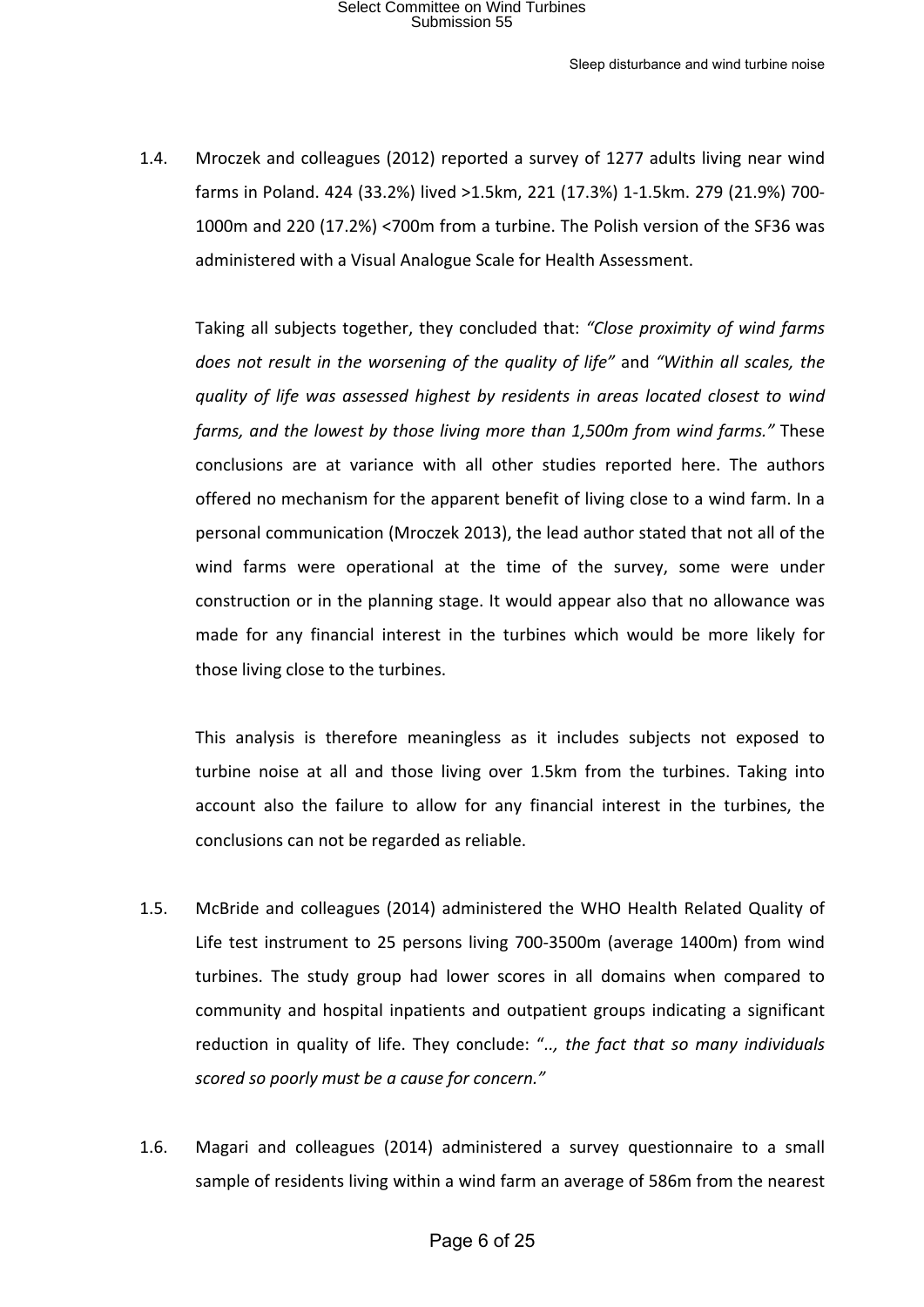turbines. 26% reported sleep disturbance from the wind turbines. 8.9% had made noise complaints even though all residents were receiving a substantial property tax reduction and other financial benefits. The authors were clearly surprised at the level of sleep disturbance as they concluded: "Additional research should *include* a detailed investigation of sleep patterns and possible disturbance in those *living in and near operating wind turbine projects."* 

1.7 The Cape Bridgewater Wind Farm in Victoria, Australia has been subject to a recent, detailed, acoustic testing program in response to residents' ongoing complaints of six years of sleep disturbance and other adverse health effects (Cooper, 2015). The study is unique in that it was undertaken by an independent group of acousticians and commissioned by the developer, Pacific Hydro, who cooperated fully in the study, including allowing full access to the wind turbines, and enabling background noise measurements to be taken when the turbines were off for other reasons, and publishing the report in full. Pacific Hydro are to be commended for their actions and stand in contrast to the attitude of other developers.

The survey was based on the six occupants of three houses sited between 650 and 1600 m from the nearest turbines. The full spectrum of acoustic frequencies and vibration inside and outside homes were measured for 8 weeks. Cooper analysed also the complaints of residents and noted that, in addition to sleep disturbance, they comprised "sensations", which included headache, head, ear or chest pressure, tinnitus and heart racing. During the study period, residents were blinded to the acoustic measurements, and contemporaneously recorded detailed diaries of their individual perceptions of noise, vibration, and "sensations". A dose response relationship is suggested by the trend line from the data relating to the occurrence of severe sensations (level 5) at the same time as elevated levels of infrasound, when compared with lesser severity sensations (level 2) and lower SPL's of infrasound but Cooper concluded more data are required in order to properly establish correlation. These results are consistent with the Kelley research from thirty years earlier (Kelley 1985,7).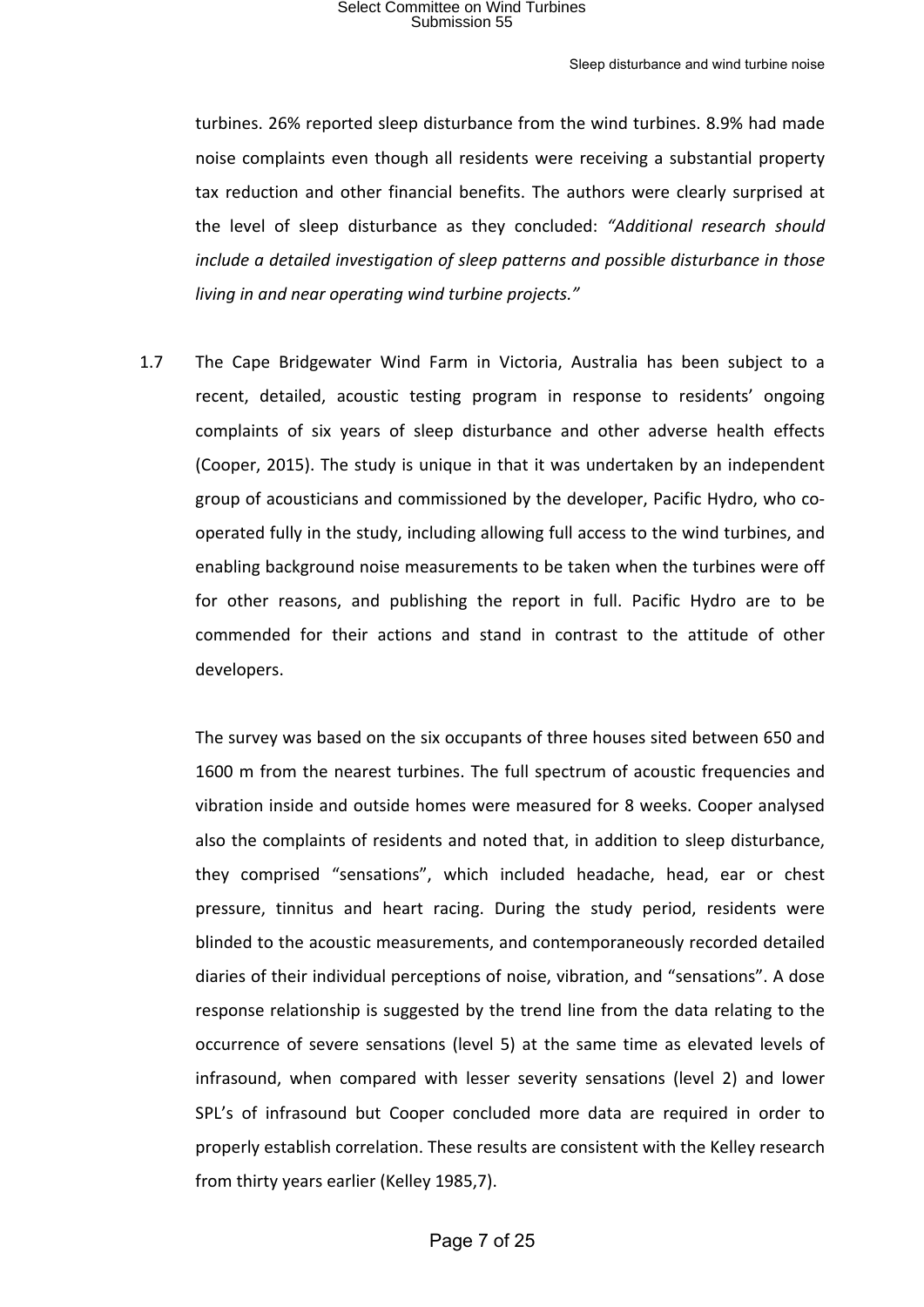The residents also documented sleep disturbance when it occurred. No formal assessment of sleep was undertaken. The report states that: "All of the residents indicated that over time their sensitivity to "noise" from the wind farm has *increased and that there is regular occurrence of sleep disturbance to the point that their health has been affected (to varying degrees)"*. One home of the three studied has been abandoned. It should be noted that Thorne has previously studied this wind farm (Thorne 2012 and 2014) (see Section 1.8) and found poor sleep quality and adverse health effects in the residents.

The report concludes that:"... with respect to sleep disturbance ... where ambient *noise levels at night inside dwellings are typically below 15dB(A), then the concept* of a 30dB(A) Leq threshold level identified in the New Zealand Standard ..., would *appear to be an inappropriate threshold for the assessment of internal noise levels associated with wind farms."*

1.8. Thorne (2012) in a submission to an Australian Senate inquiry into wind farm noise regulations has reported a survey of residents reporting health concerns living within 700 to 3500m of two wind farms, Cape Bridgewater and Waubra. The purpose of the study was to explore sound levels and character to inform future research. Similar health instruments were used to those in the Nissenbaum and Shepherd studies discussed in the 2010 submission. The general health effects were considered by McBride (2014) (Section 1.5)

Predicted sound levels at the residences ranged from 44-<28dBLAeq. Measured sound levels at 5 residences ranged from 61-43dBLAeq and exceeded predicted levels by between 4-25dBA.

Twenty three of 25 (92%) participants reported Pittsburgh Sleep Quality Index scores >5 confirming that sleep disturbance is a major feature of health effects of wind turbine noise. The PSQI is a widely used and well validated measure of sleep quality. Scores >5 indicate poor quality sleep.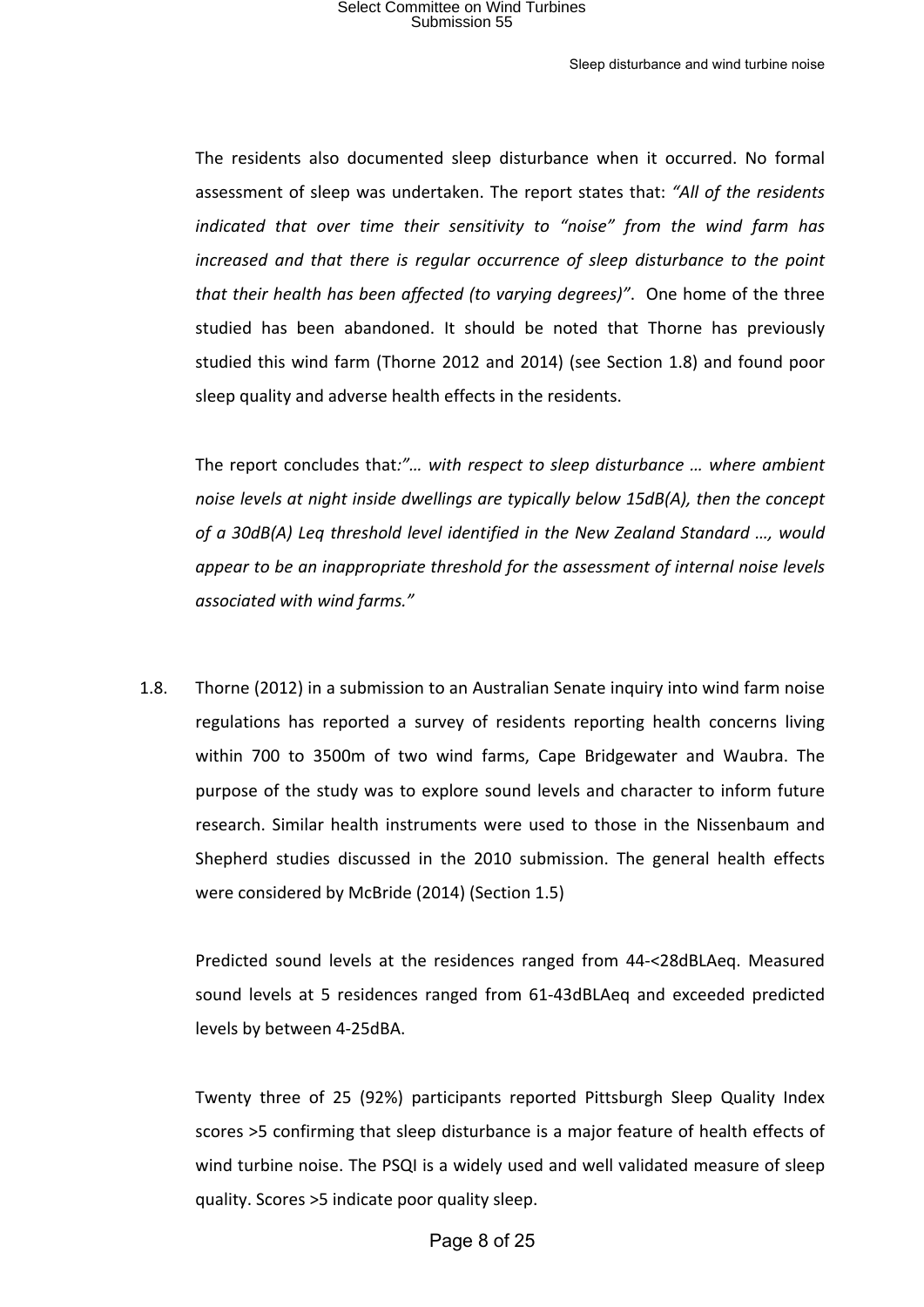Thorne concluded: "The measures of wind turbine noise exposure that the study has identified as being acoustical markers for excessive noise and known risk of serious harm to health (significant adverse health effects) are:

*1.* An LAeq or 'F' sound level of 32 dB(A) or above over any 10 minute interval, *outside;*

2. An LAeq or 'F' sound level of 22 dB(A) or above over any 10 minute interval inside *a dwelling with windows open or closed.*

*3. Measured sound levels shall not exhibit unreasonable or excessive modulation ('fluctuation').*

4. An audible sound level is modulating when measured by the A-weighted LAeq or 'F' time-weighting at 8 to 10 discrete samples/second and (a) the amplitude of *peak to trough variation or (b) if the third octave or narrow band characteristics exhibit a peak to trough variation that exceeds the following criteria on a regularly* varying basis: 2dB exceedance is negligible, 4dB exceedance is unreasonable and *6dB exceedance is excessive.*

5. A low frequency sound and infrasound is modulating when measured by the *Zweighted LZeq or 'F' time-weighting at 8 to 10 discrete samples/second and (a) the amplitude of peak to trough variation or (b) if the third octave or narrow band characteristics* exhibit a peak to trough variation that exceeds the following criteria *on a regularly varying basis: 2dB exceedance is negligible, 4dB exceedance is unreasonable and 6dB exceedance is excessive.*

*Definitions: 'LAeq' means the A-weighted equivalent-continuous sound pressure level;* 'F' time-weighting has the meaning under IEC 61672-1 and ref. 18; "regularly varying" is where the sound exceeds the criterion for 10% or more of the *measurement time interval of 10 minutes; and Z-weighting has the meaning under* AS IEC 61672.1 with a lower limit of 0.5Hz.

Approval authorities and regulators should set wind farm noise compliance levels *at least* 5 dB(A) below the sound levels in criterion (1) and criterion (2) above. The *compliance levels then become the criteria for unreasonable noise."*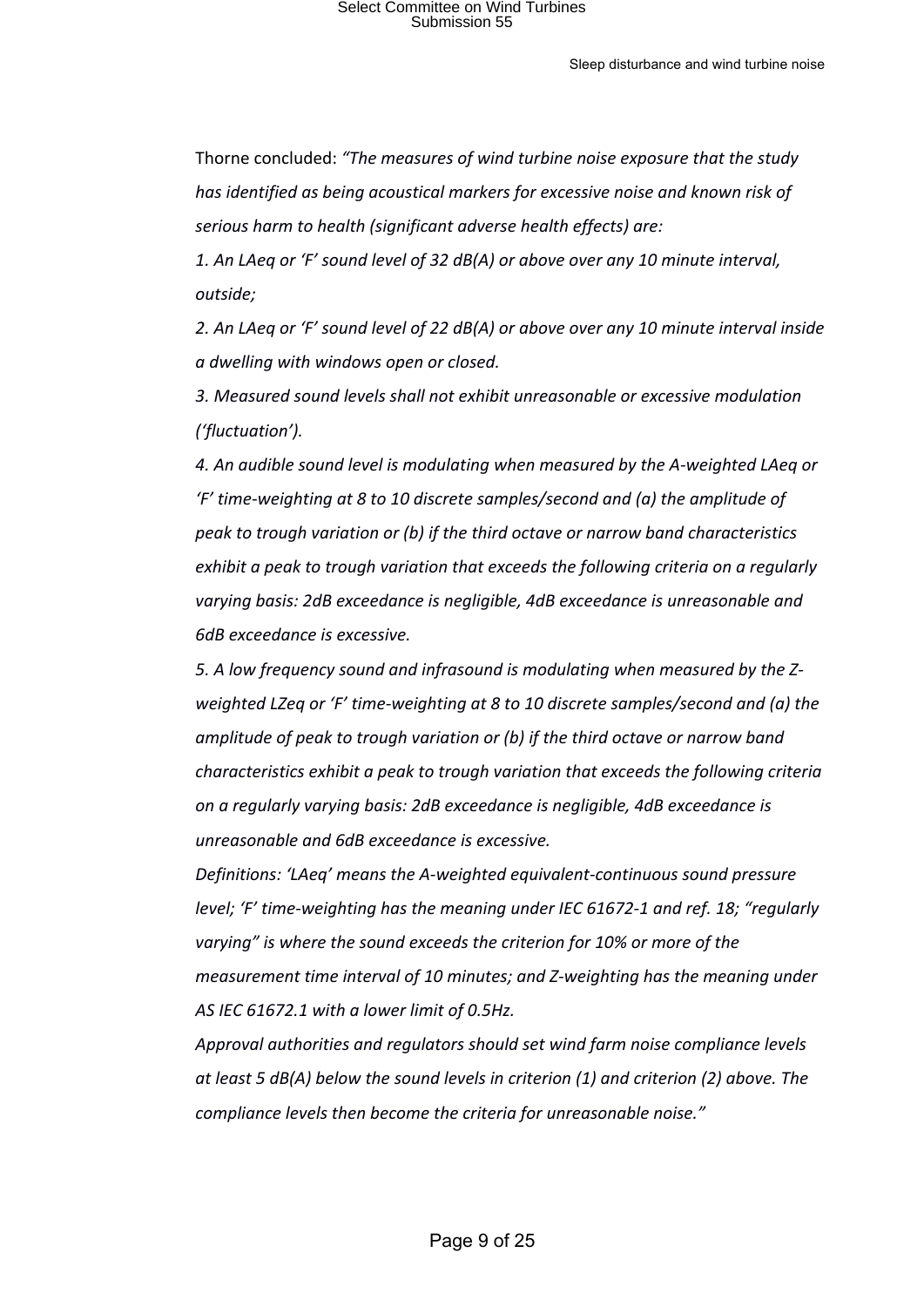- 1.9 Paller and colleagues (Paller 2013) presented the results of a survey of nearly 5000 residences in Ontario counties containing 10 or more wind turbines at a conference organised by the Ontario government. Paller subsequently presented a fuller account as a Masters thesis. (Paller 2014). A highly statistically significant relationship was found between  $ln(distance)$  from turbines and PSQI and vertigo. Modelled relationships had the same general form as those of Nissenbaum (2011)(See 2010 submission for details). They conclude that: "..future research should focus on the effects of wind turbine noise on sleep disturbance and symptoms of inner ear problems." Minimum setback distance in Ontario is 550m and over 80% of respondents lived more than 1km from the turbines. The strength of the relationship between distance and effect is strong evidence for a causal relationship.
- 1.10. The preliminary findings of a survey conducted under the auspices of Health Canada have just been made available (Health Canada 2014). A range of health and sleep measures were compared to measured and calculated wind turbine noise. The survey did not find a direct association between wind turbine noise and selfreported sleep, illness, stress and quality of life. A statistically significant relationship was found between annoyance and wind turbine noise exposure when calculated noise levels exceeded 35dBA. Wind turbine noise annoyance was statistically related to self reported sleep disturbance (PSQI), migraines, tinnitus, dizziness and objective measures of stress (hair cortisol, blood pressure and resting heart rate). It is reasonable to conclude from the data that adverse health effects occur at external turbine noise levels above 35dBA. ETSU-R-97 permits night time noise levels of 42dBA. Calculated outdoor A weighted wind turbine noise levels reached 46dBA. The authors compare the noise levels to those recommended by WHO from which it can be inferred that most subjects were exposed to lower levels. The WHO noise levels are based upon traffic noise. It is inappropriate to base wind turbine noise levels on traffic research for the reasons given in my previous evidence.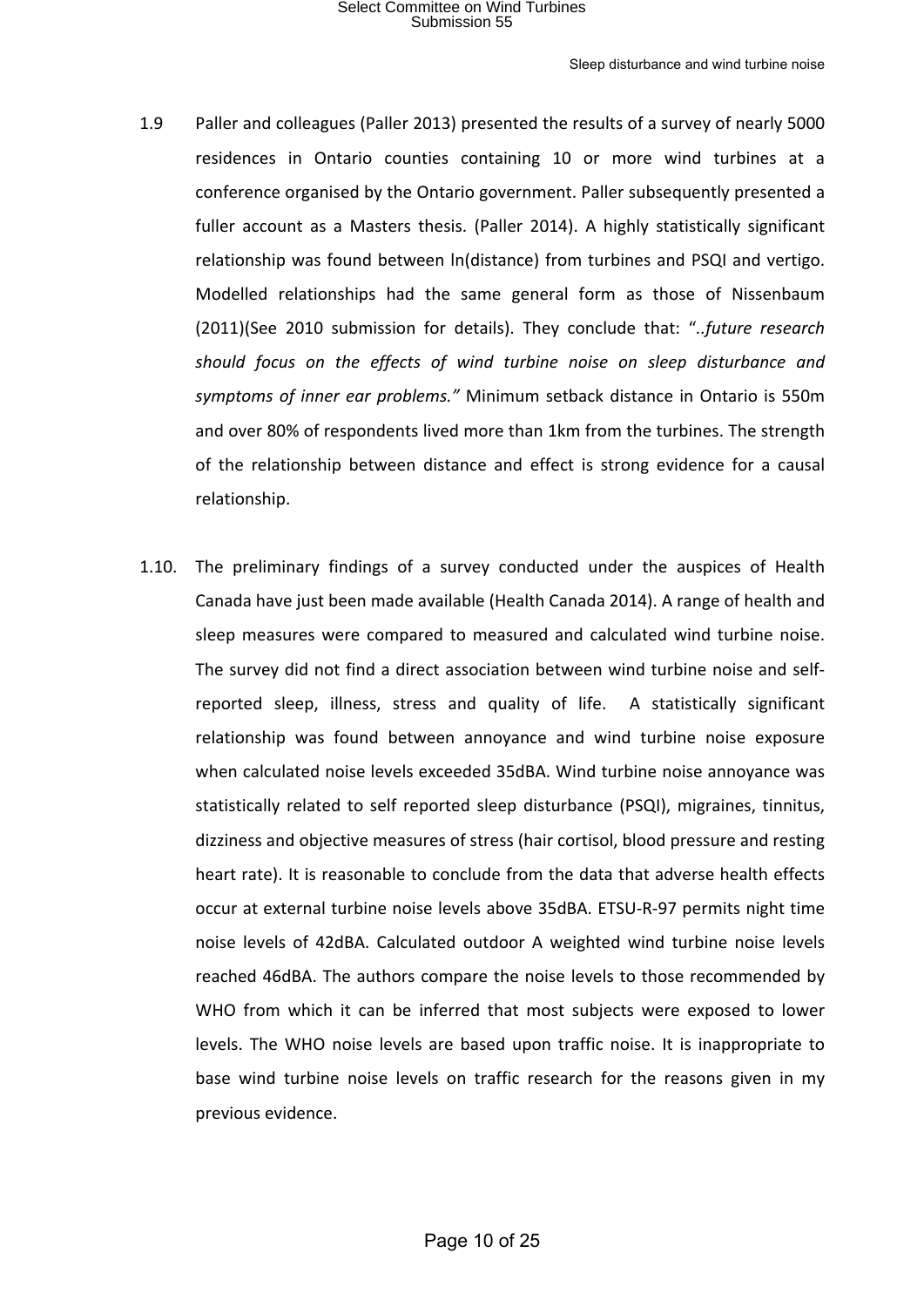#### Sleep disturbance and wind turbine noise

This study, and its interpretation, have been criticised (Krogh and McMurtry 2014) but its findings confirm that wind turbine noise has adverse health effects at noise levels permitted by Australian regulations.

1.11. There has been much misunderstanding over the term "annoyance" with some characterising it as trivial irritation. Annoyance in the context of studies of noise is a degree of disturbance sufficient to cause stress, which is a departure from health and well being. Whether sleep disturbance is mediated by a direct effect of noise or through annoyance, or a combination of both, it remains an adverse health effect. A recent study by van den Berg and colleagues (2014) examined the relationship between annoyance and self reported sleep disturbance from environmental noise and found them to be strongly associated, confirming that annoyance must be regarded as an adverse health effect.

### 1.12 **Conclusions**

It remains the case that there is no credible research showing that wind turbines have no effect on sleep and health at the set back distances permitted under Australian guidelines. The only study suggesting no effect (Mroczek, 2012) is fatally flawed, not least because many of the subjects were not subjected to turbine noise. The new evidence, detailed above, adds further weight to my original opinion that there is a significant risk to the sleep and health of those residing within 1.5km of industrial wind turbines and indeed extends the adverse effect distance to at least 5km based upon the most recent Australian studies.

### **2. NHMRC Statement on wind turbine noise and human health**

### 2.1. **Introduction**

The National Health and Medical Research Council (NHMRC) describes itself as: ".. Australia's leading expert body promoting the development and maintenance of public and individual health standards." Its mission statement is "Working to build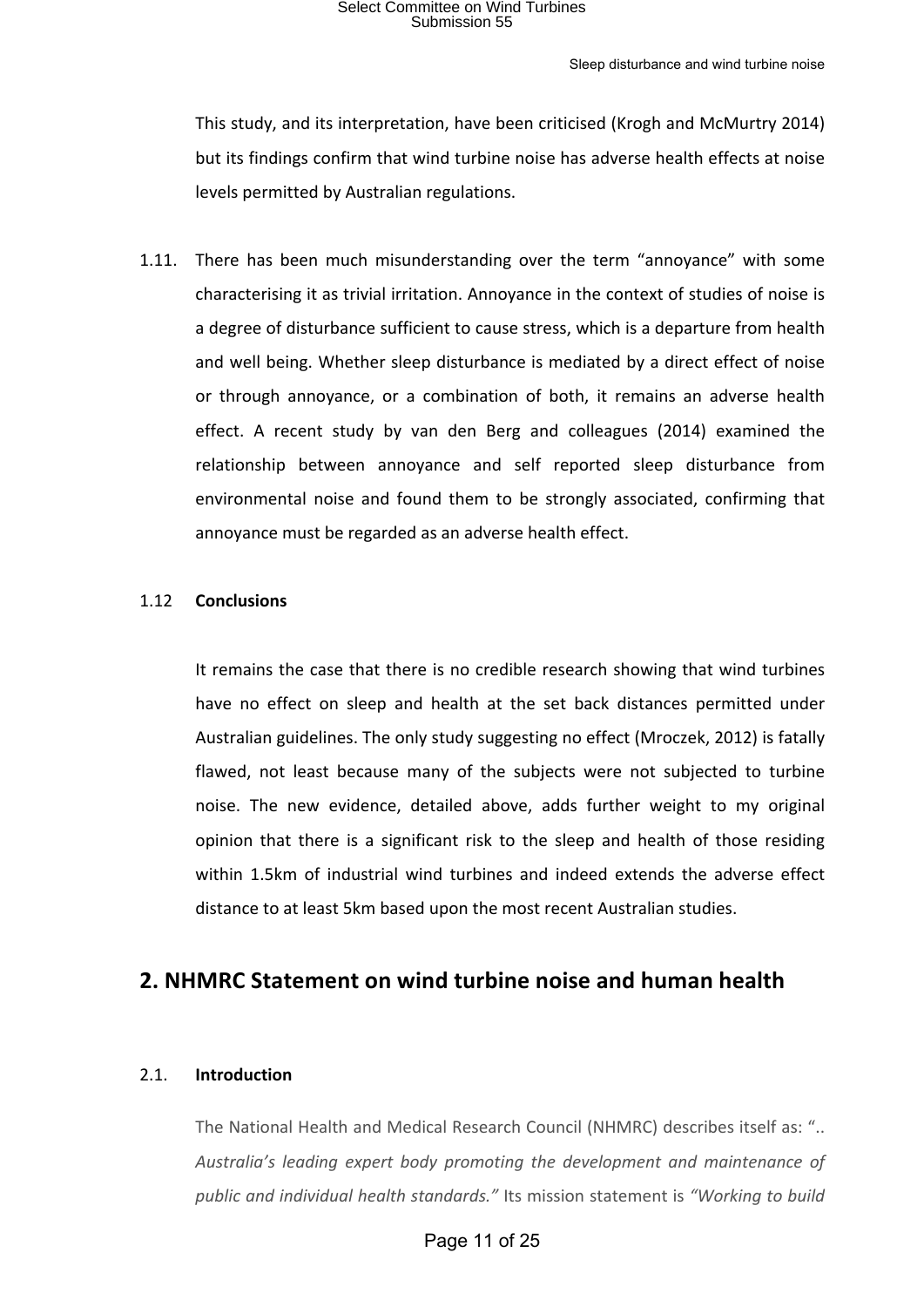#### Sleep disturbance and wind turbine noise

*a* healthy Australia." It is reasonable, therefore, to expect it to apply the fundamental principles of public health in its activities, including application of the precautionary principle (Martuzzi 2007).

The precautionary principle was characterized in the 1998 Wingspread consensus statement thus (Roffensperger 1999): "when an activity raises threats of harm to human health or the environment, precautionary measures should be taken even if some cause and effect relationships are not fully established scientifically." The statement goes on to list four central components of the precautionary principle:

1. taking preventive action in the face of uncertainty

2. shifting the burden of proof to the proponents of an activity

3. exploring a wide range of alternatives to possibly harmful actions; and

4. increasing public participation in decision-making.

Kriebel (2007) in commenting on Martuzzi's editorial, commends the precautionary principle and notes that public health too often works on the reactionary principle whose key components are:

1. requiring incontrovertible evidence of harm for each hazard before taking preventive action

2. placing the burden on the public (or government agencies) to show that each chemical, material or technology is harmful

3. not considering potential health and environmental impacts when designing new materials and technologies, and

4. discouraging public participation in decision-making about control of hazards and introduction of new technologies.

2.2. NHMRC has undertaken a critical review of what it deems to be acceptable literature. Research published after May 2014 has not been considered. They find that: "There is consistent but poor quality direct evidence that wind farm noise is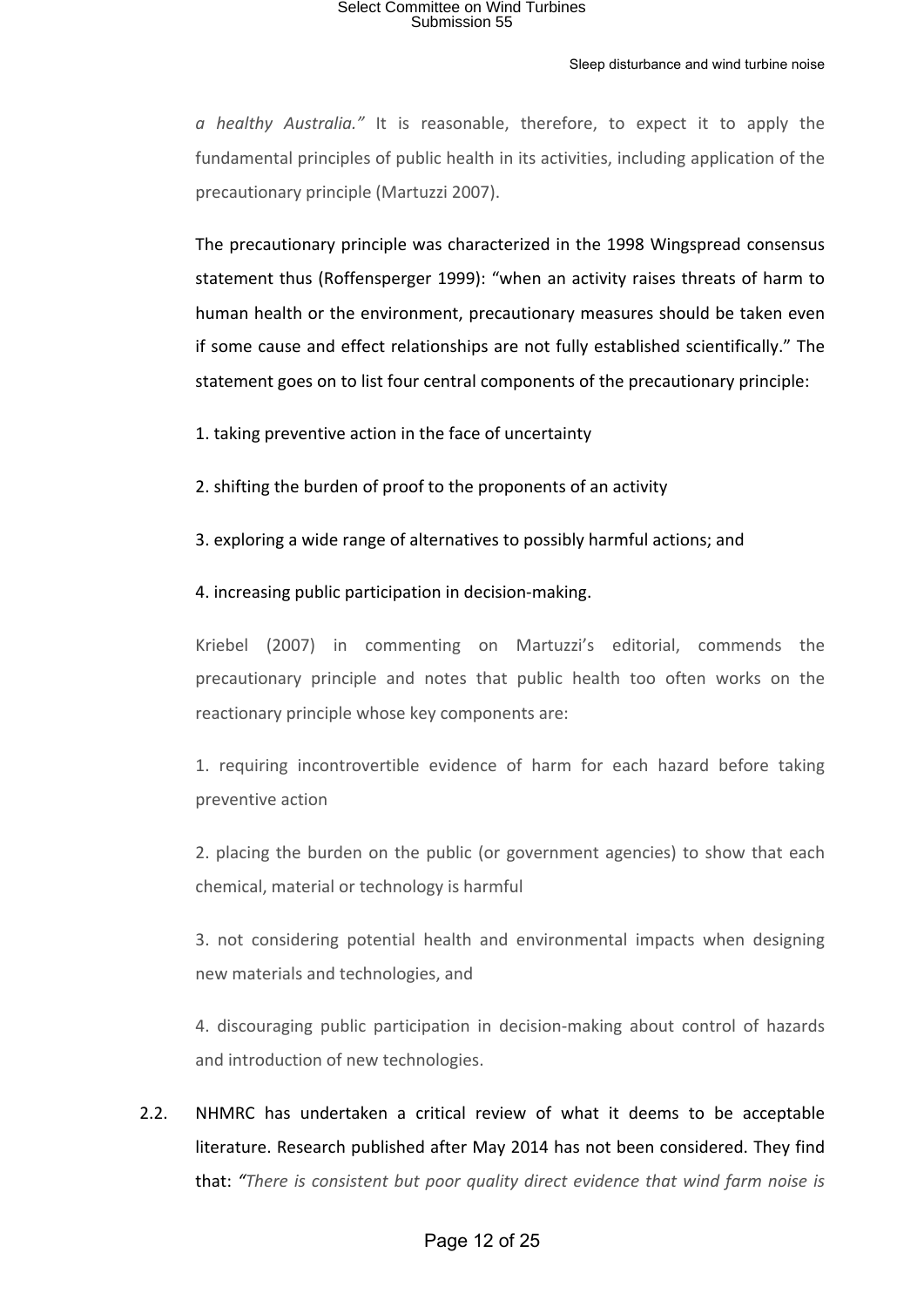#### Sleep disturbance and wind turbine noise

*associated with annoyance, as well as less consistent, poor quality direct evidence of an association between sleep disturbance and wind farm noise."* They considered evidence on noise emissions from other sources, road, rail and air and concluded that: "it is unlikely that people would experience significant health effects beyond 1500 metres from wind farms." The corollary to that statement must be that people are likely to experience significant health effects within 1500 m. There is a large body of evidence to show that wind turbine noise can not be equated with road, rail and traffic noise. It is more annoying, less easily masked by background noise, has a greater low frequency noise content, propagates further and is greater at night. The final statement is thus not supported by the evidence.

- 2.3. NHMRC must have been aware of the many hundreds, if not thousands, of Australians living near wind farms who have complained of sleep disturbance and ill-health. They must also have been aware of the many abandoned homes. People do not abandon their homes because they are disgruntled, they do so for genuine fear for their health and they find their living conditions intolerable. The research review found evidence of adverse effects within 1.5km. Certainty is not necessary before taking action to prevent harm to the public health.
- 2.4 In considering the evidence, NHMRC adopted inappropriately strict evidential criteria. This is the reactionary approach to public health risks and is clearly not in the public interest. Action in defense of the public health does not require certainty. In addition, in my opinion, they have turned the burden of proof on its head. It is the wind industry's duty to prove the safety of its activities not that of the public.
- 2.5. It is known that wind turbine noise emissions can disturb sleep and impair health, if this were not so, there would be no need for set back distances. The body which formulated the UK's guidance, ETSU-R-97, which is the basis for the Australian standards, chose noise levels which they "thought" would afford the public **"reasonable"** protection. No certainty, just assumptions, only "reasonable" protection, with no definition of "reasonable". No margin for error. In addition, the permitted noise levels were raised in order to facilitate the development of the wind industry. In the 17 years since ETSU was published, wind turbines have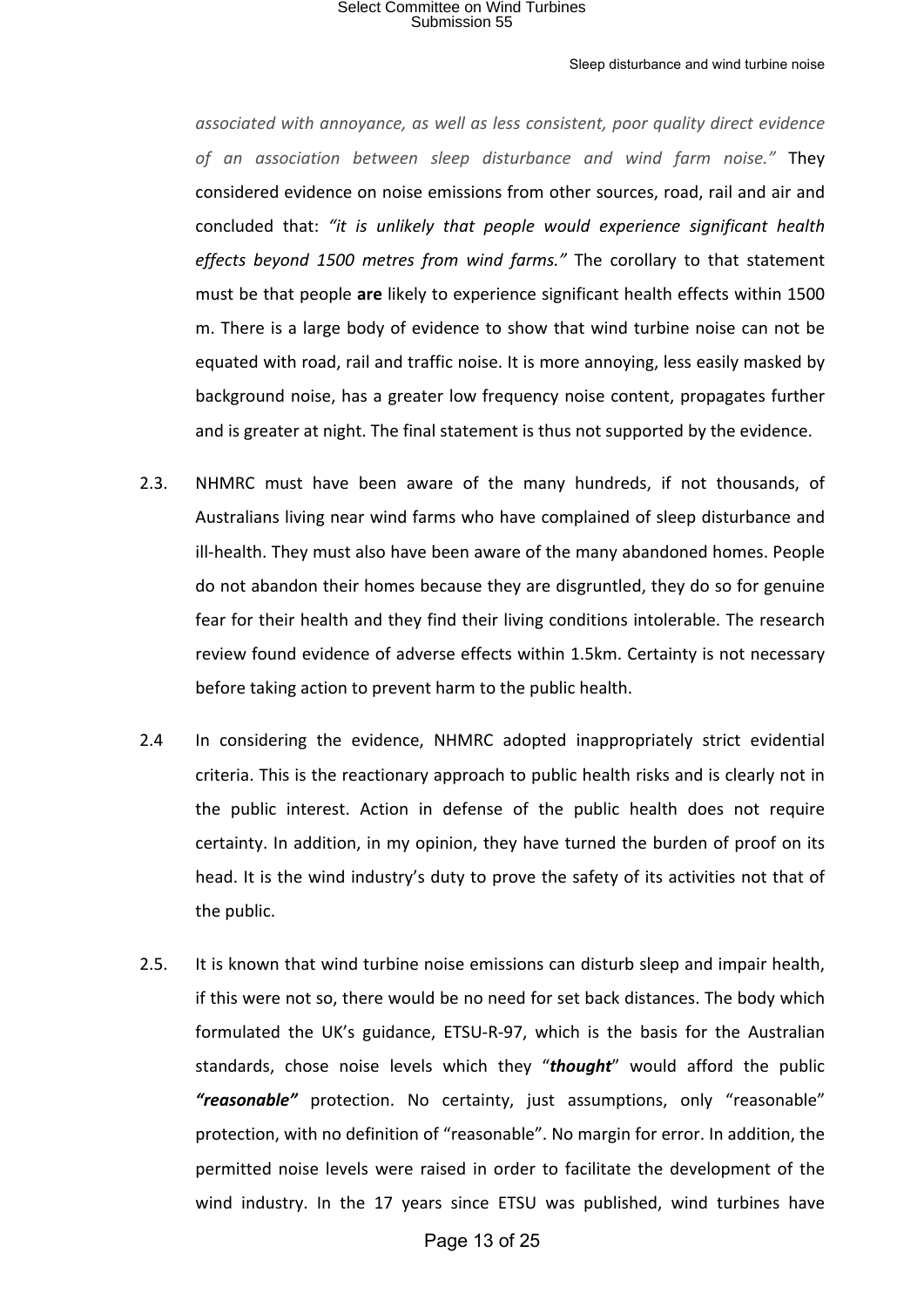increased in size from around 1MW with a hub height of 32m to 2.5-3MW, with a hub height up to four times greater, with a concomitant increase in noise, particularly low frequency noise. These facts, which demonstrate the capacity for harm, should have been known to the acoustician(s) advising the panel and should have provided the basis for an understanding of the potential for harm from wind turbine noise.

- 2.6. There are no large scale, randomized, double-blind, crossover trials of the effects of wind turbine noise on sleep and health. In the light of the evidence available to date, such trials on human subjects would probably be deemed unethical, assuming that volunteers could be recruited. What does exist is a large body of anecdotal reports, case control studies, observational reports and small controlled studies, ALL of which point in the same direction; wind turbine noise adversely effects sleep and health at distances permitted by Australian regulations. This is more than sufficient evidence for action.
- 2.7. What should NHMRC have done? Having reviewed the evidence, with the precautionary principle and its components in mind, they should have acknowledged that there was and is substance to the complaints. Even had they used their own analysis, they should have called for an immediate, nationwide moratorium on the construction of wind turbines within 1.5km of human habitation until high quality, independent research, funded by the wind industry, has demonstrated the safe setback distance appropriate for different sizes of turbine and topography. They should have called for immediate restriction of power output from existing wind turbines. However, had they applied appropriate and reasonable standards of proof rather than those that were inappropriately high, they would have called for a moratorium on construction and restrictions of power output for wind turbines within 10km of human habitation. They should have mandated that such restrictions not be lifted until high quality research by independent experts with relevant expertise in acoustics, sleep medicine and other relevant clinical disciplines, funded by the wind industry, had demonstrated safe external noise levels and power outputs.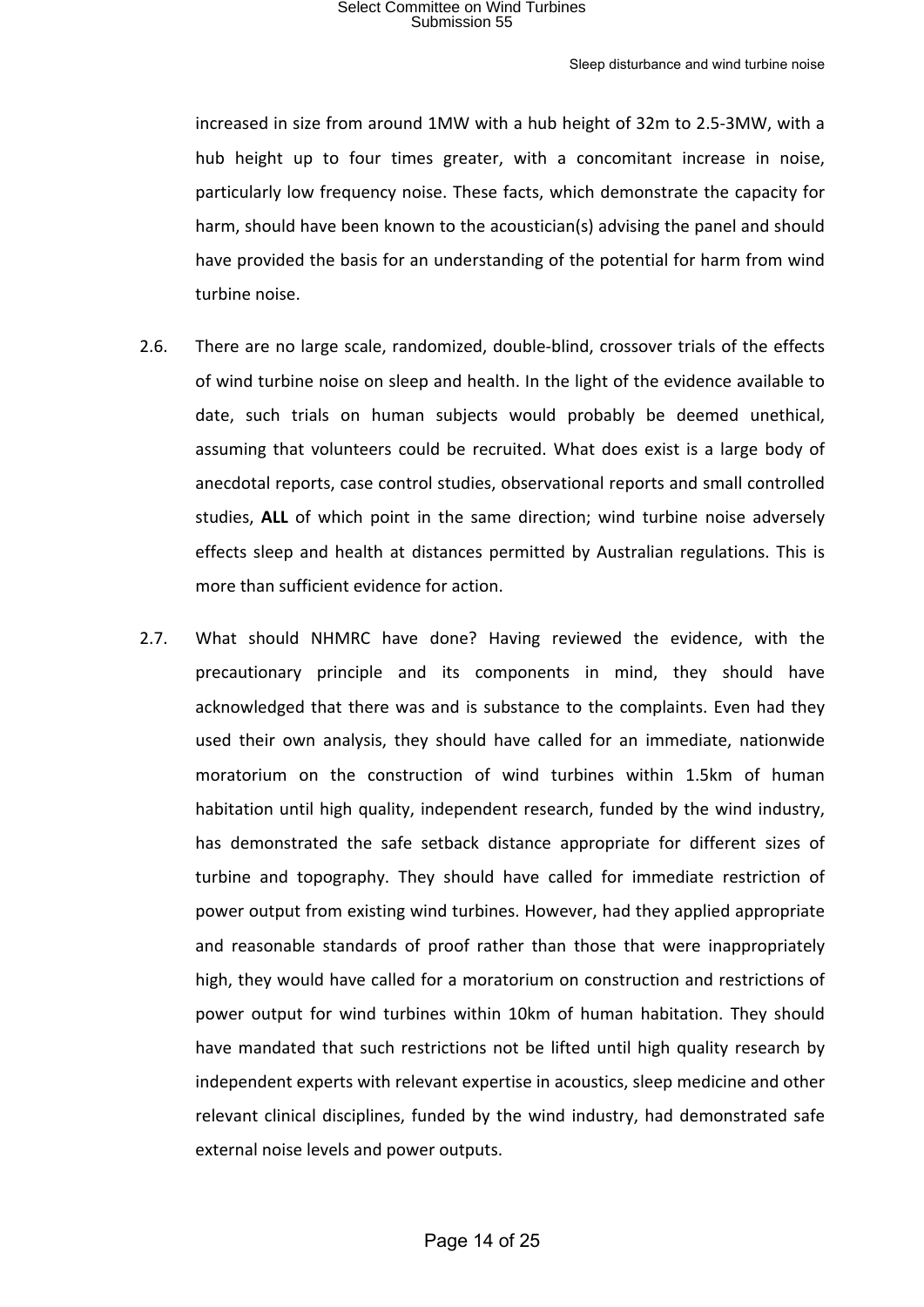### **3. The "Nocebo" Hypothesis**

- 3.1. It is universally accepted that psychological factors influence an individual's response to unwanted sound. Individuals vary in their sensitivity to noise just as with many other factors. About 15% of the population are "noise sensitive". A dislike of turbines increases the response and financial gain decreases the response. However, these factors are only contributory and do not explain the entire response. Magari (2014) (Section 1.6) found high levels of sleep disturbance in a population with a considerable financial interest in the turbines. It is clear that physical factors are the main cause of adverse effects of wind turbine noise.
- 3.2 The "nocebo" hypothesis has been advanced suggesting that the symptoms reported by the thousands of subjects complaining of adverse effects from wind turbine noise are an example of a mass psychogenic illness (MPI) (Chapman 2013, Rubin 2014). Chapman claims that reports of adverse effects do not predate the earliest published papers, particularly the Pierpont case series (Pierpont 2009), and the ensuing publicity, and that the complaints are restricted to those wind farms where opposition groups were active in the planning stage.
- 3.3 This hypothesis is disproved by the Mroczek study cited above (Section 1.4). By combining data from active wind farms and those in the construction and planning stage, the authors were able to conclude that wind farms had no effect on quality of life measures and may even have been beneficial. However, Poland has a considerable number of groups opposing the installation of wind turbines, active since at least 2010. As a first world nation with good internet access, It is reasonable to suppose that the opposition groups would have been making the same objections as those in Australia, including the effects on sleep and health. It is reasonable to suppose also that opposition groups would have been active at many of the studied wind farms, especially those in the planning or construction phase. If the MPI hypothesis were correct, Mrocezk should have recorded worsened quality of life measures at all wind farms whether active or in the construction or planning stages. She did not.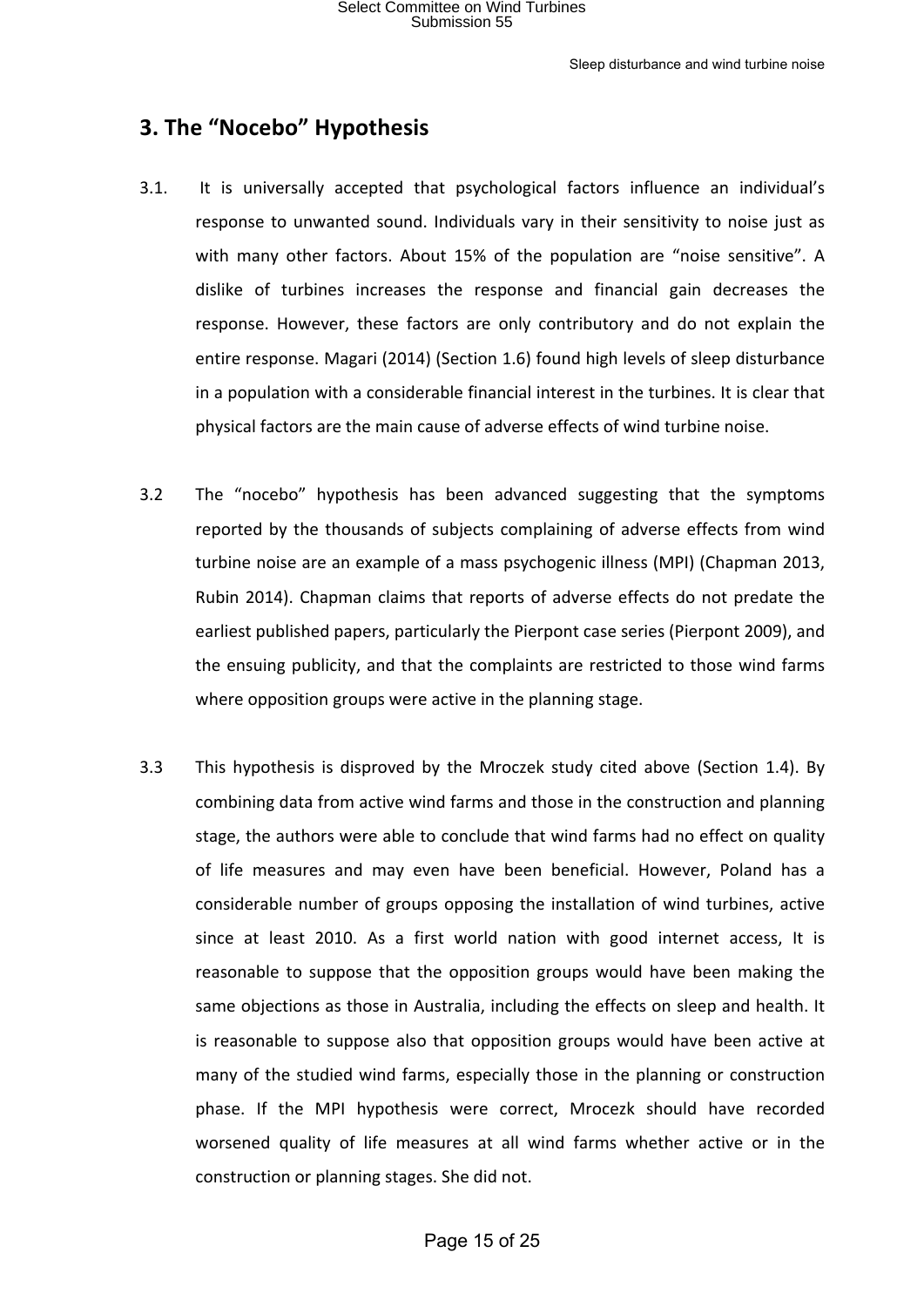- 3.4. This hypothesis is further disproved by the observation that adverse reports predate the Pierpont book by over 20 years (Kelley 1985), many wind farms reporting adverse effects had no opposition groups, and the residents initially welcomed the turbines, including wind turbine hosts (Mortimer 2012). Stigwood and colleagues (2013), acousticians with considerable research experience of UK wind farms, note: "This (the "nocebo" hypothesis) *is contrary to our own direct* evidence where many communities and individuals either did not object to the *development, positively supported the development or moved near to the wind farm* in the belief that it would not adversely affect them".
- 3.5. The hypothesis is further disproved by the evidence of several experienced acousticians who could reasonably be expected to be immune to such suggestions and have reported adverse effects (Ambrose et al. 2012, Stigwood 2013, Cooper 2015).
- 3.6. McMurtry (2013), Laurie (2013) and Hartman (2013) have analysed the Chapman papers in depth, detailing their bias and logical fallacies. Hartman concludes that the Chapman papers: "fail to meet credible standards of professionalism to be taken seriously". The author concurs with this conclusion.
- 3.7. Chapman cites a laboratory based study in support of his hypothesis (Crichton 2013). Punch, an audiologist (Punch 2013), and Swinbanks, an acoustician (Swinbanks 2013), found the experiment itself, and its conclusions, to be seriously flawed, doubting that the volunteers were even exposed to infrasound. Government and industry accepts that adverse symptoms such as those described by Pierpont are due to turbine noise (Colby 2009). Adverse effects are found in children and animals who would not be susceptible to psychological factors.
- 3.8. In clinical medicine, a psychogenic explanation for reported symptoms is not entertained until possible physical explanations are excluded. To do otherwise would be construed as malpractice. There is a clear physical cause for the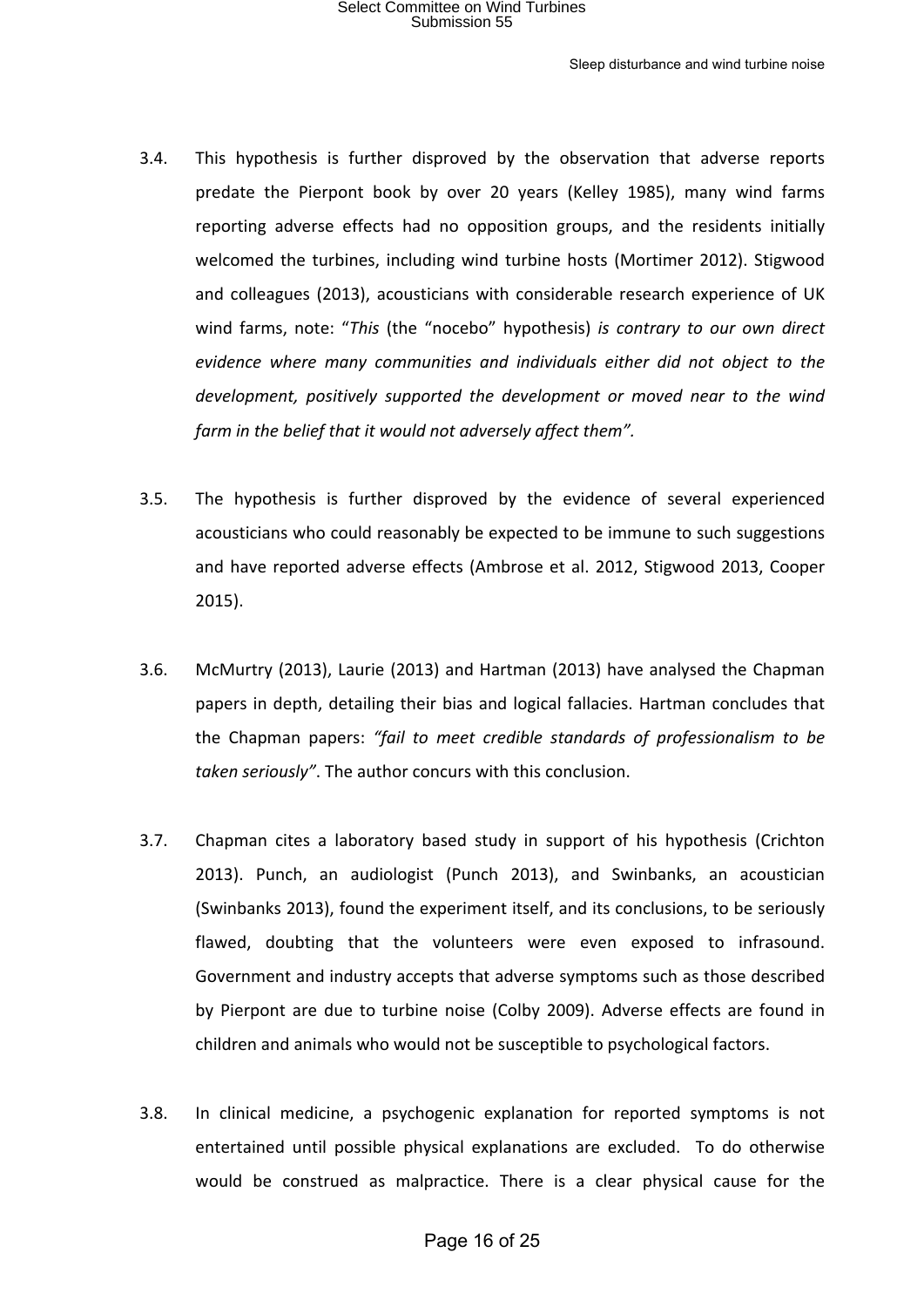symptoms reported by those exposed to wind turbine noise. Nissenbaum and Paller's studies (Nissenbaum 2012, Paller 2014) show a clear dose-response between distance and effects. Cooper's recent research at Cape Bridgewater, demonstrate a clear trend and dose response relationship of symptoms with concurrently measured levels of wind turbine infrasound inside homes. All of these are clear evidence of a causal relationship between wind turbine noise and effects on humans which would not be present for a psychogenic cause.

### 3.9 **Conclusions**

The "nocebo" hypothesis singularly fails to stand up to scrutiny as an explanation for the adverse effects of wind turbine noise on sleep and health.

### **4. Comments**

4.1. Michaels (2005), an epidemiologist and former US assistant secretary of energy for environment and chief safety officer of a nuclear weapons complex, described the response of industries to the suggestion that their products or processes were causing harm to humans or the environment. He notes that laboratory and epidemiological studies of the effects of chemicals or drugs on humans have uncertainties and those charged with regulating the public health must extrapolate from the evidence to make causal inferences and recommend protective measures. Absolute proof is rarely present in science. Using examples from the tobacco, chemical and pharmaceutical industries he shows how companies manufacture doubt by producing their own research and seeking to discredit those studies which shows their product or process in a bad light. The latter studies are often characterized as "junk science" and the researchers denigrated.

Industry is assisted by compliant academics, consulting firms and government departments and agencies which can be counted upon to produce papers which undermine the original studies. They may do this by "reanalyzing" the original data and seeking to reduce the statistical significance of any findings, or conducting literature "reviews" which use the "reactionary principle" with inappropriate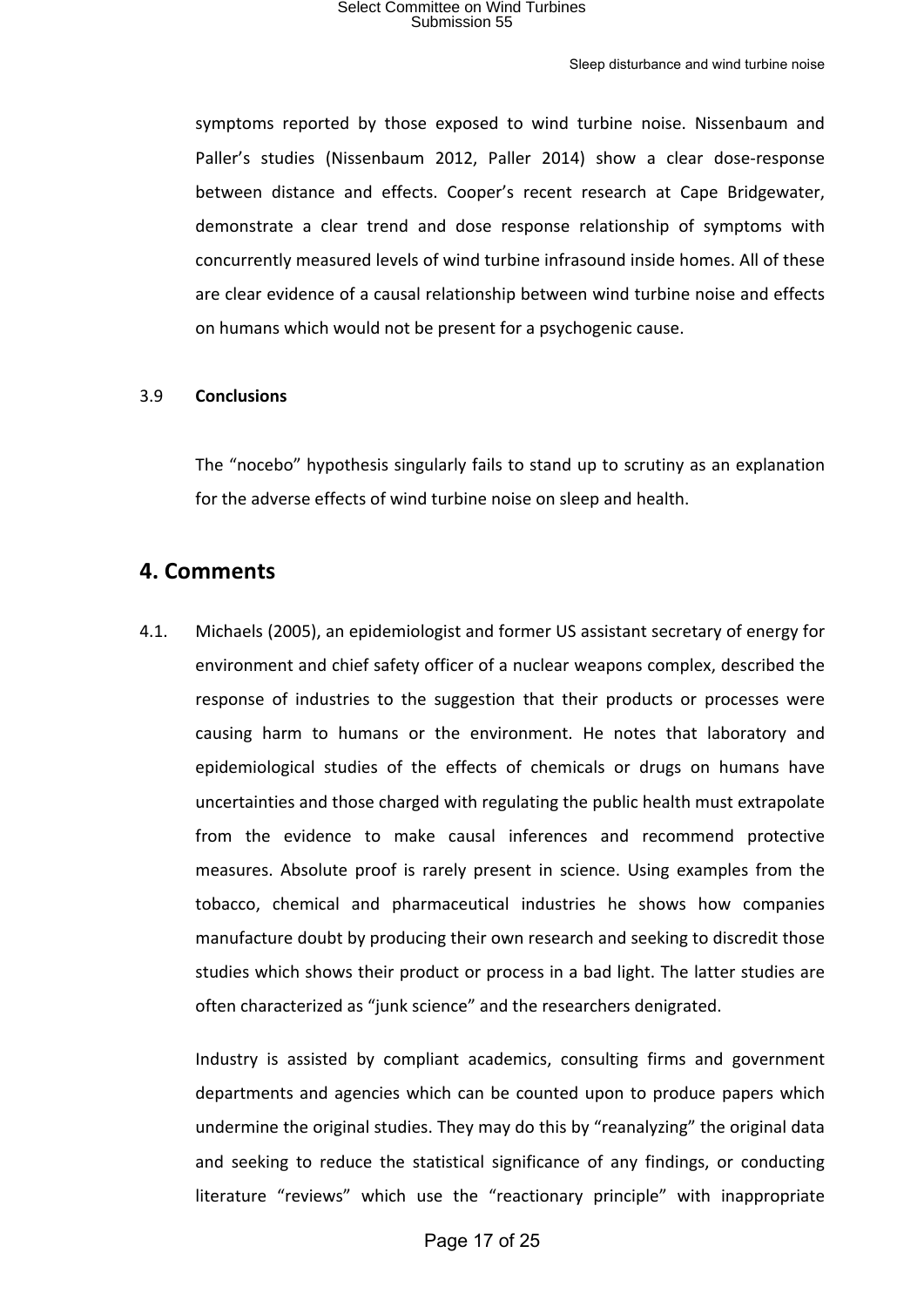burdens of proof to claim that there is "insufficient good evidence". Alternatively, attempts may be made to suggest that the effects on humans or the environment may be due to some other cause, usually a factor that is either impossible to measure or very common, for example, social habits (tobacco, alcohol, living conditions).

Michaels notes also that such industries seek to influence those making regulatory decisions by seeking to exclude independently minded experts and substituting those who are favourably inclined. This process extends from the initial setting up of guidelines for safe limits through to revision of limits in the light of new research.

The industries' aim is simply to muddy the waters, to create sufficient "doubt" so that they will be able to continue their activities unfettered by regulation.

4.2. Were Michaels to revise his paper for 2015, he would find the wind industry to be the perfect exemplar of this thesis. Acousticians regularly employed by the wind industry and compliant civil servants combined to ignore earlier research and produce noise level guidelines unique to the wind industry, permitting higher noise levels than were prudent in order to help the industry and higher still at night, contrary to evidence and common sense.

When the inevitable complaints began to emerge, complainants were ignored or brushed off. Dr Nina Pierpont in the US published a book (2009) detailing a case series of people adversely affected by wind turbine noise, creating the term "wind turbine syndrome". For her pains, she has been vilified in the media with attempts to discredit the research and denigrate her professionalism. Dr Sarah Laurie, of the Waubra Foundation in Australia, has suffered similar attacks on her professionalism and attempts made to hamper her ability to act as a major source of information to the public.

Dr Steven Cooper has been subjected to similar attacks following publication of his Cape Bridgewater studies. Schomer and Hessler, two highly respected US acousticians, the former Standards Director for the Acoustical Society of America, have written two open letters (2015 a and b) endorsing Cooper's work. They note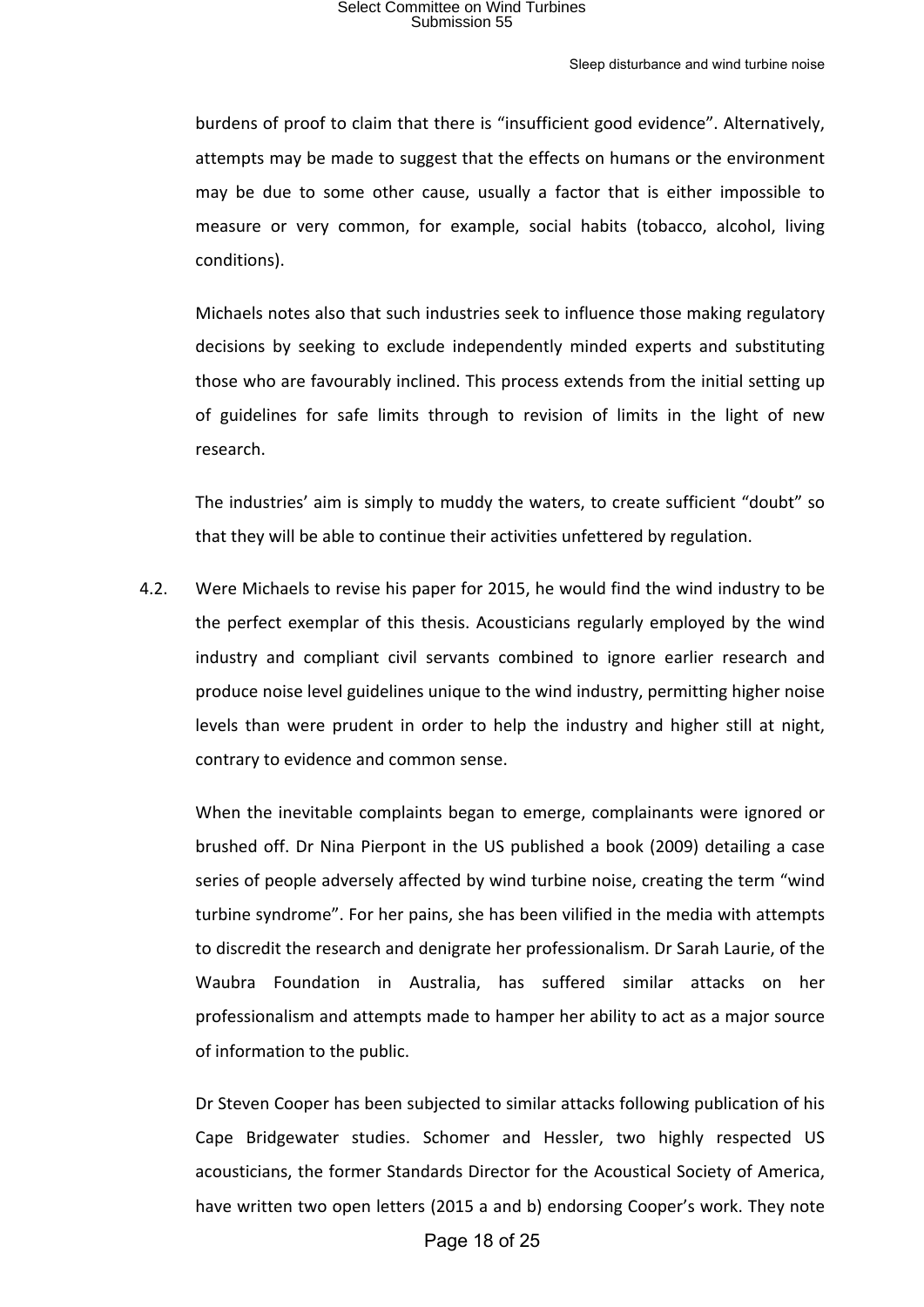that it is exactly what it claims to be, a simple, but very detailed, observational study of a small number of affected individuals which, nevertheless, provides a high degree of proof of a causal relationship between wind turbine emissions and symptoms. They further predicted the nature of the attacks, "reanalysis" and criticism of their qualifications, which proved to be well founded. Interestingly, the second letter is entitled: "Muddying the waters".

In giving expert evidence (for a list, see section  $6$ ) I have been subject to personal attack. When I last gave evidence to the Australian Senate, one Senator asked my views on climate change, clearly hoping to smear me as "denier" and thus imply that my opinions were not to be trusted. In Ontario, consulting epidemiologists, often employed by the wind industry, have "reanalysed" our data in an attempt to reduce its significance and have produced "reviews" of the literature attempting to demonstrate that there is "insufficient" evidence for our assertions. Government agencies have joined in (See Section 2), misapplying the usual processes of protecting the public health.

Finally, distraction "evidence" is advanced, in this case, the "nocebo" hypothesis (Section 3).

4.3. The purpose or effect of these activities is to sow the seeds of doubt and undermine the evidence of harm. To give regulators and decision makers "reasons" for permitting developments and not taking action when complaints are made. In my opinion, it is time this obfuscation was recognised for what it is and the public properly protected from the adverse effects of wind turbine noise on their sleep and health.

### **5. Conclusions**

My evidence and conclusions are fundamentally unchanged from those given in 2012 save that the safe setback distance for larger turbines must be at least 5km and may be as much as 10km in some circumstances. I have absolutely no doubt that wind turbine noise has adverse effects on sleep and health at the distances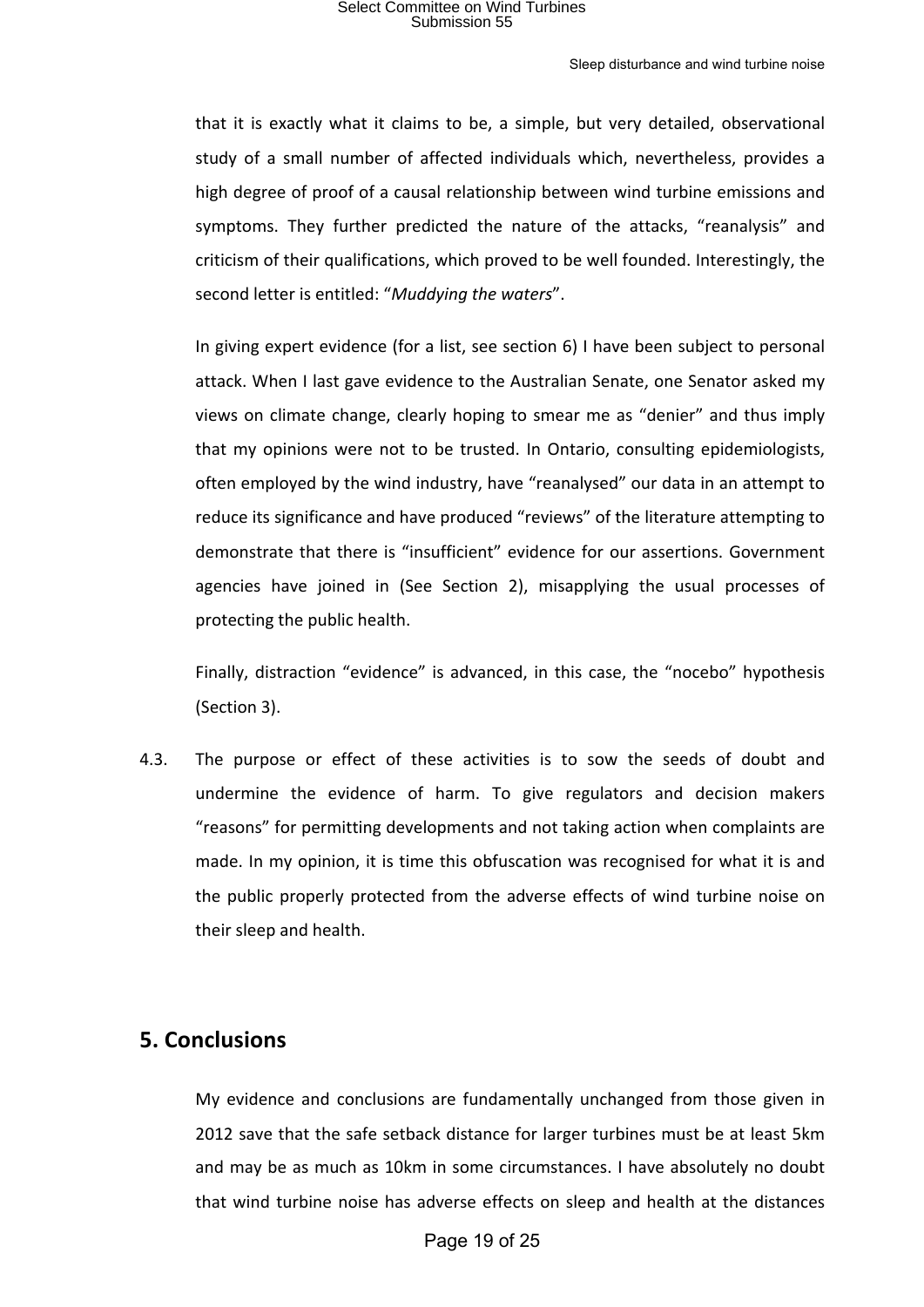Sleep disturbance and wind turbine noise

permitted by Australian regulations. They are not fit for purpose. The additional evidence that has accrued in the intervening years has served to strengthen my certainty in the validity of that opinion.

Dr Christopher Douglas Hanning

24<sup>th</sup> February 2015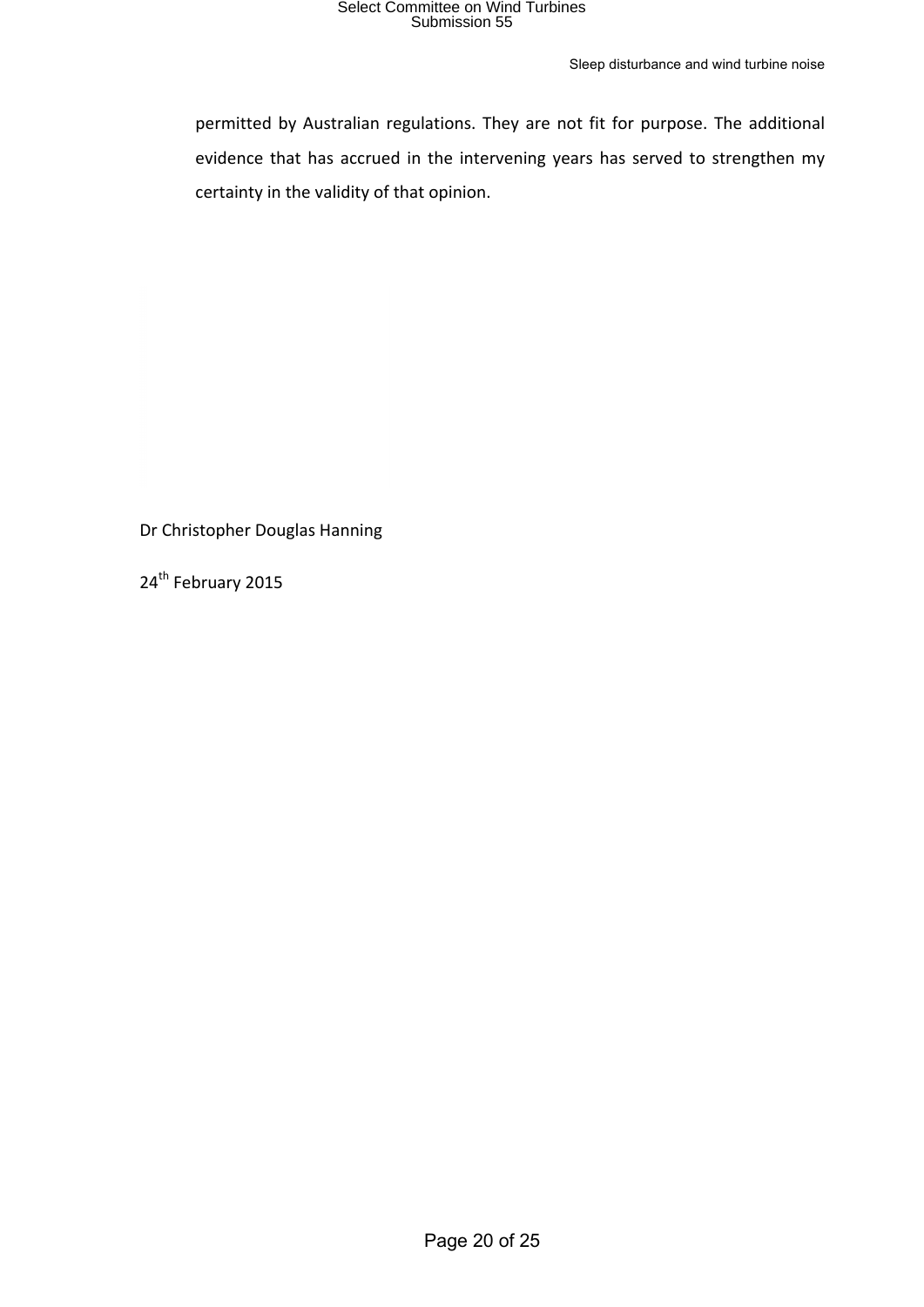### **6. About the author:**

Dr Christopher Hanning, Honorary Consultant in Sleep Disorders Medicine to the University Hospitals of Leicester NHS Trust, based at Leicester General Hospital, having retired in September 2007 as Consultant in Sleep Disorders Medicine. In 1969, he obtained a First class Honours BSc in Physiology and, in 1972, qualified in medicine, MB, BS, MRCS, LRCP from St Bartholomew's Hospital Medical School. After initial training in anaesthesia, he became a Fellow of the Royal College of Anaesthetists by examination in 1976 and was awarded a doctorate from the University of Leicester in 1996. He was appointed Senior Lecturer in Anaesthesia and Honorary Consultant Anaesthetist to Leicester General Hospital in 1981. In 1996, he was appointed Consultant Anaesthetist with a special interest in Sleep Medicine to Leicester General Hospital and Honorary Senior Lecturer to the University of Leicester.

His interest in sleep and its disorders began over 30 years ago and has grown ever since. He founded and ran the Leicester Sleep Disorders Service, one of the longest standing and largest services in the country, until retirement. The University Hospitals of Leicester NHS Trust named the Sleep Laboratory after him as a mark of its esteem. He was a founder member and President of the British Sleep Society and its honorary secretary for four years and has written and lectured extensively on sleep and its disorders and the effects of wind turbine noise (e.g. Hanning and Evans 2012) and continues to be involved in research. His expertise in this field has been accepted by the civil, criminal and family courts. He has been accepted as an expert on sleep disturbance related to wind turbine noise by the Ontario High Court and Environmental Review Tribunal and at planning inquiries in the UK, Canada and Ireland. He has given evidence on wind turbine noise and its effects to the Irish Parliament and Australian Senate. He chaired the Advisory panel of the SOMNIA study and sat on the Advisory panel for the Medicated Sleep and Wakefulness study, both major projects investigating sleep quality in the elderly, and sat on Advisory panels for several companies with interests in sleep medicine.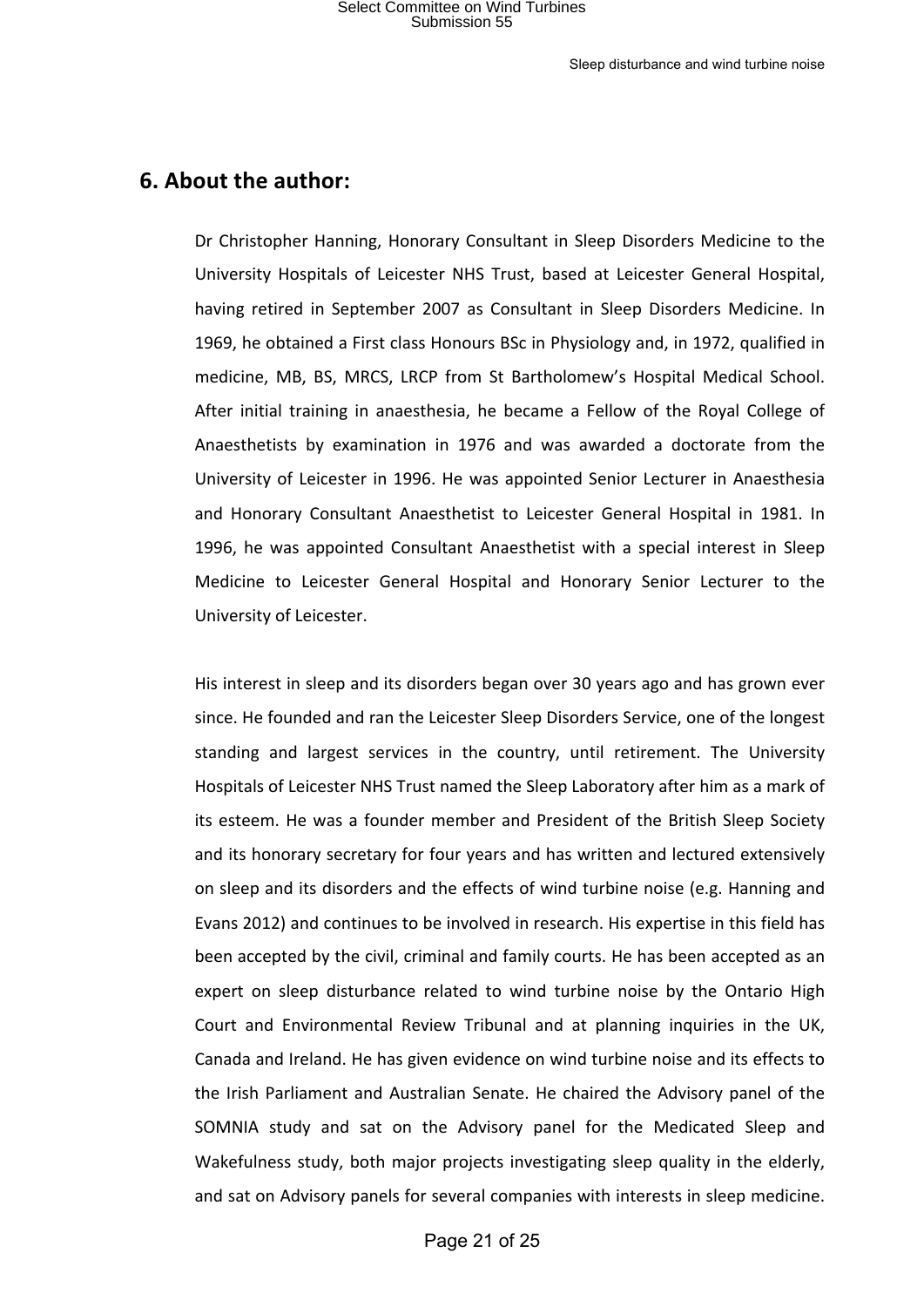He was an Associate Member of the General Medical Council, chairing Investigation Committee hearings, until 2014. In 2010, he was invited to join the Board of the Society for Wind Vigilance.

He lives in Ashby Magna, Leicestershire, UK which is within 1km of the Low Spinney Wind Farm.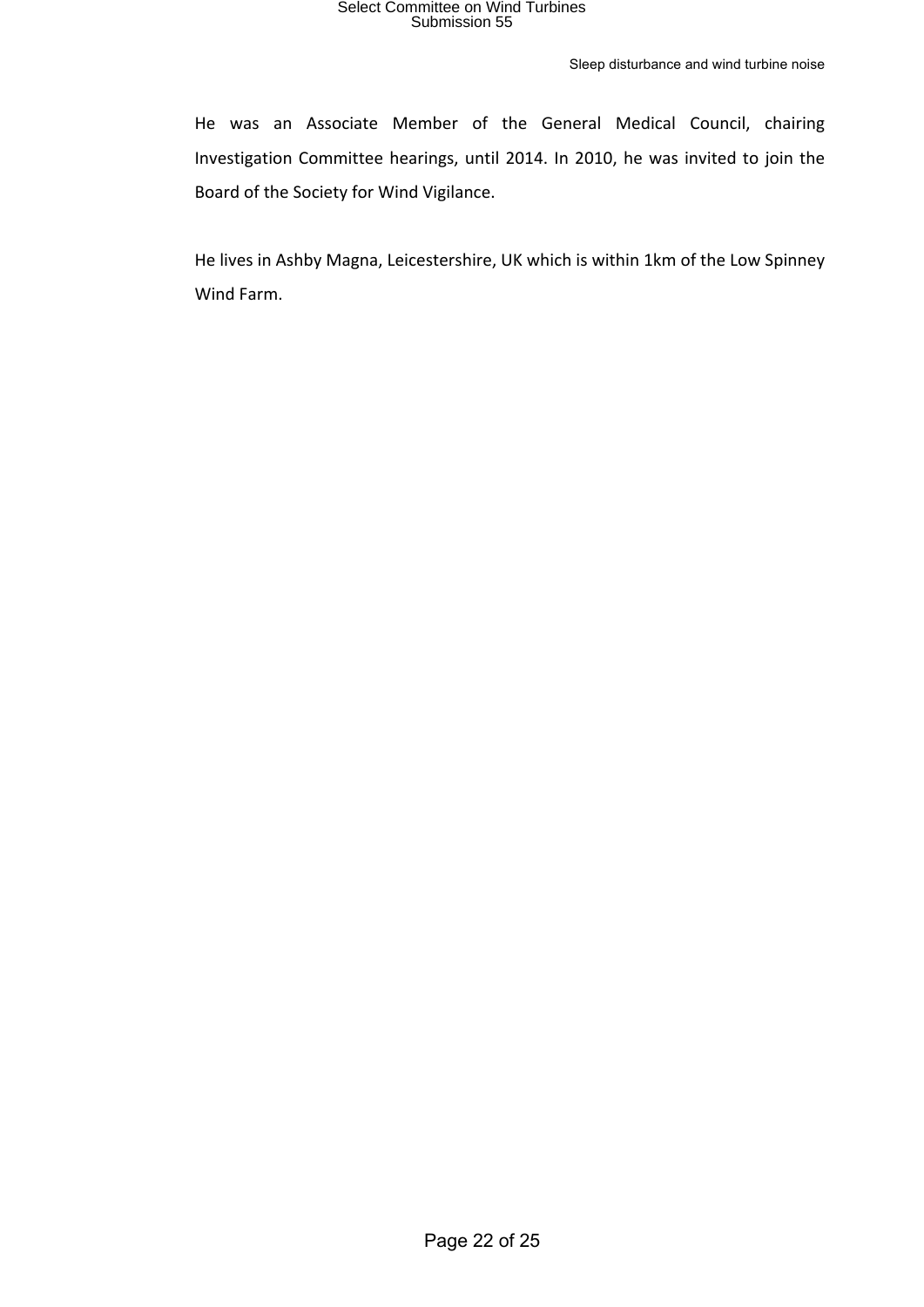### **Bibliography**

Ambrose SE, et al. 2012. Wind turbine acoustic investigation: Infrasound and low frequency noise  $-$  a case study. Bull Sci Tech Soc. 32:128

Chapman S, et al. 2013. The pattern of complaints about Australian wind farms does not match the establishment and distribution of turbines: Support for the psychogenic, ′communicated disease′ hypothesis. PLoS One;8:e76584.

Colby et al. 2009. Wind Turbine Sound and Health Effects; An Expert Panel Review. American and Canadian Wind Energy Associations.

Cooper S. 2014. The results of an acoustic testing program: Cape Bridgewater Wind Farm. The Acoustic Group. Downloaded from: http://www.pacifichydro.com.au/ files/2015/01/Cape-Bridgewater-Acoustic-Report.pdf

Crichton F et al. (2013). Can expectations produce symptoms from infrasound associated with wind turbines? Health Psychology, Advance online publication. doi:10.1037/a0031760 

Hanning C. and Evans A. 2012. Wind turbine noise. *BMJ.* 344:e1527

Hansen K. et al. 2014 Noise monitoring in the vicinity of the Waterloo Wind Farm. Downloaded from: http://waubrafoundation.org.au/wp-content/uploads/2014/08/ Hansen-Zajamsek-Hansen-Noise-Monitoring-at-Waterloo1.pdf

Hartman R. 2013. The adverse health impacts of industrial wind turbines: A scientific response to "It's all in your head". Evidence to the Charleston, Rhode Island Zoning board. Downloaded from: http://waubrafoundation.org.au /resources/hartmanr-scientificresponse-its-all-your-head-nocebo/

Health Canada. 2014. Wind Turbine Noise and Health Study: Summary of Results. Downloaded from: http://www.hc-sc.gc.ca/ewh-semt/noise-bruit/turbineeoliennes/summary-resume-eng.php

Kelley ND, et al. 1985. Acoustic noise associated with the MOD-1 wind turbine: its source, impact and control. Solar Energy Research Institute Report. SERI/TR-635-1166. Downloaded from: http://waubrafoundation.org.au/wp-content/ uploads/2013/07/Acoustic-Noise-Associated-with-the-MOD-1-Wind-Turbine.pdf

Kelley ND. 1987. A proposed metric for assessing the potential of community annoyance from wind turbine low-frequency noise emissions. Solar Energy Research Institute Report. SERI/T9-217-3261. Downloaded from: http://waubrafoundation.org.au/wpcontent/uploads/2013/07/Kelley-1987-Wind-Farm-Low-Frequency-Noise-Problem-Identified.pdf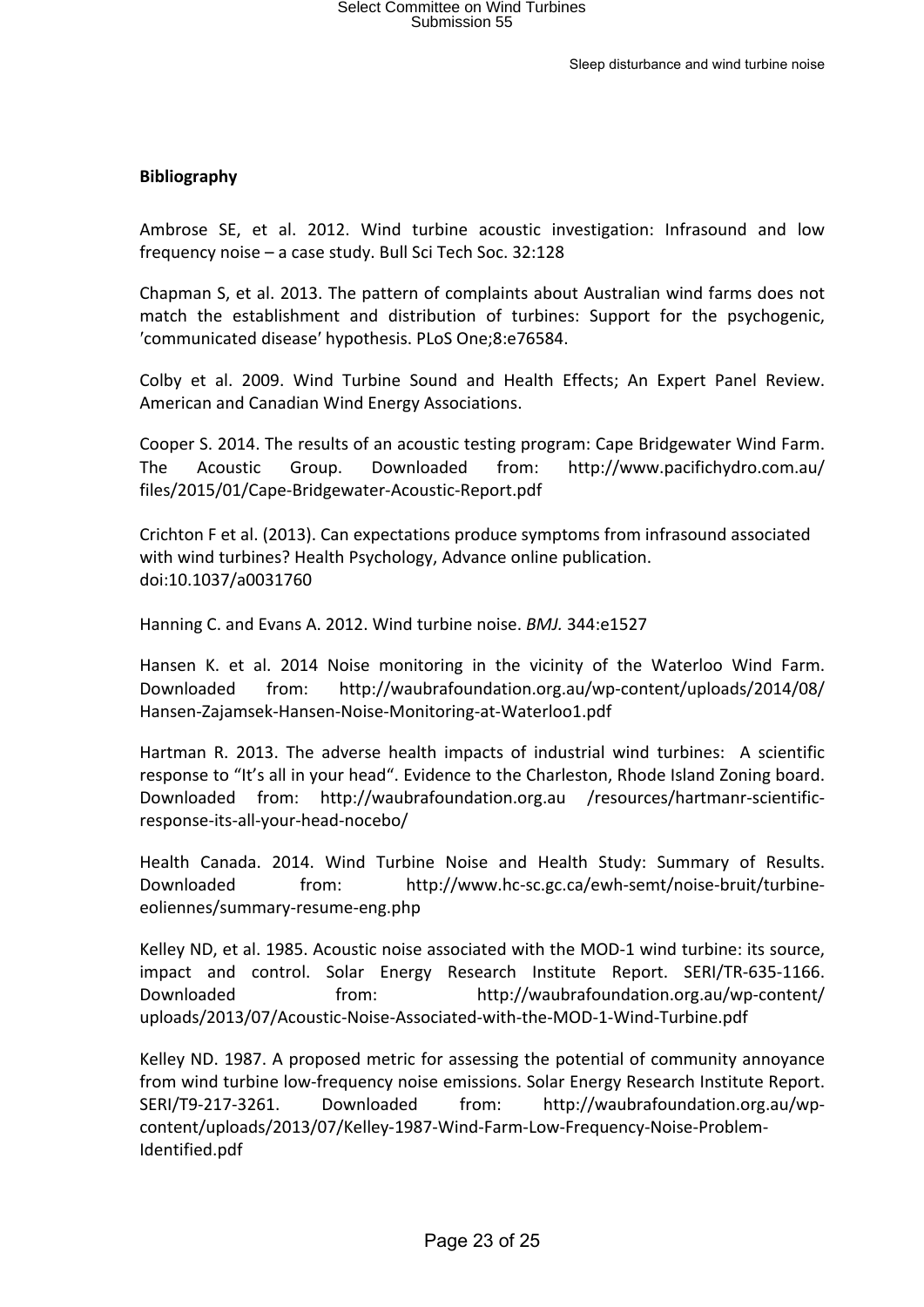Kreibel D. 2007. The reactionary principle: inaction for public health. Occup Environ Med. 64:573

Krogh C and McMurtry R. 2014. Health Canada and Wind Turbines: too little too late. CMAJ Blogs. Downloaded from: http://cmajblogs.com/health-canada-and-wind-turbinestoo-little-too-late/#\_edn29

Laurie S. 2013. A critical analysis of the "complaints" data from the Chapman et al. "nocebo" research. Downloaded from: http://waubrafoundation.org.au/wpcontent/uploads/2013/11/Critical-analysis-of-Chapman-complaints-data-from-Noceboresearch-paper.pdf

Magari S et al. 2014. Evaluation of community response to wind turbine-related noise in Western New York State. Noise & Health. 16-17:228-239.

Martuzzi. M. 2007. The precautionary principle: in action for public health. Occup Environ Med 64:569

McBride D et al. 2014 Investigating the impacts of wind turbine noise on quality of life in the Australian context: A case study approach. Presented to inter.noise 2014, Melbourne, Australia.

McMurtry R. 2013. Commentary on Chapman "nocebo" paper. Downloaded from: http://waubrafoundation.org.au/resources/dr-robert-mcmurtry-commentary-chapmannocebo-paper/

Michaels D, 2005. Doubt is their product, industry groups are fighting government regulation by fomenting scientific uncertainty. Sci Am. 29:96

Morris M. 2012. Waterloo Wind Farm Survey. Downloaded from: http://www.windwatch.org/news/wp-content/uploads/2012/07/Waterloo-Wind-Farm-Survey-April-2012- Select-Committee.pdf

Mortimer D. 2012. Statement to the Victorian Civil and Administrative Appeals Tribunal. No 2910 of 2012. Downloaded from: http://waubrafoundation.org.au/wpcontent/uploads/2013/06/Statement-of-David-Mortimer-VCAT-11-1-13-.pdf

Mroczek B, Kurpas D, Karakiewicz B. Influence of distances between places of residence and wind farms on the quality of life in nearby areas. Ann Agric Environ Med. 2012; 19(4): 692-696.

Mroczek B. 2013. Personal Communication 2<sup>nd</sup> February 2013.

Nissenbaum M, Aramini J, Hanning C. 2012. Effects of Industrial Wind Turbine Noise on Sleep and Health. Noise and Health. 14;237-43.

Paller C. et al. 2013. Wind Turbine Noise, Sleep Quality, and Symptoms of Inner Ear Problems. Poster presented at Symposia of the Ontario Research Chairs in Public Health

Paller C. 2014. Exploring the Association between Proximity to Industrial Wind Turbines and Self-Reported Health Outcomes in Ontario, Canada [Master of Science in Health